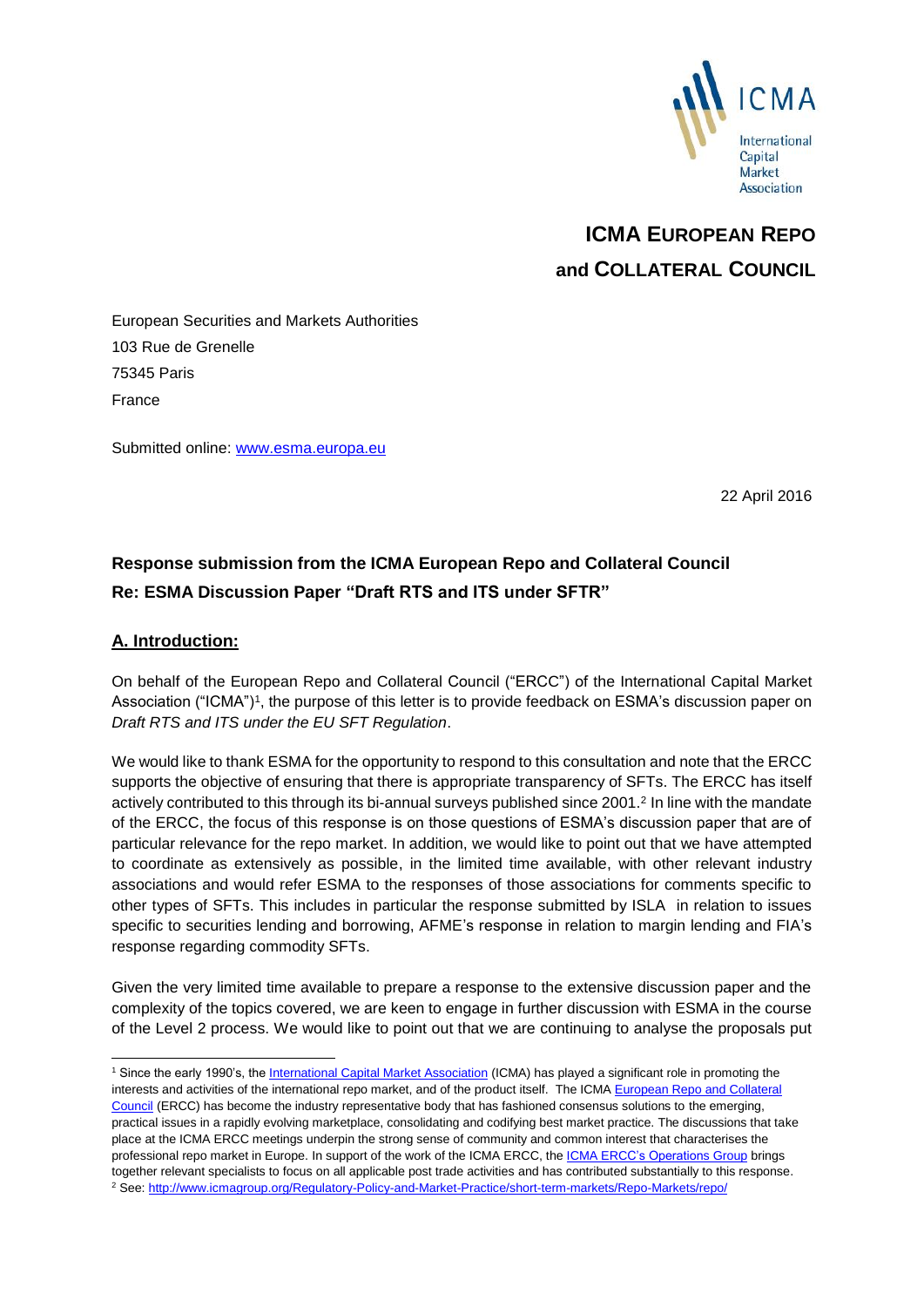forward by ESMA in this first discussion paper and may wish to follow up on this consultation with more detailed feedback on specific issues raised in the paper, including more detailed comments on the proposed reporting fields covered by the templates in Annex I of the discussion paper (our initial comments on the data fields are included in our response to Q19). We recognise that the development of this new reporting regime within the anticipated timeframe is challenging for all involved. Working together to achieve this could allow ways to be found to best tackle this challenge, potentially leading to some collaborative pilot work to help test the well-functioning of the reporting infrastructure which needs to be put in place. The ICMA ERCC stands ready to play an active role in this collaborative effort.

Before going on to address the specific questions posed by ESMA in the discussion paper, we would like to set out a number of overarching comments which are further articulated in the following paragraphs:

# **B. Key overarching comments:**

#### **1) Use clear definitions consistent with current practice:**

There will need to be clarity regarding the overall reporting process and in particular regarding what must be reported. The Level 1 text inevitably sets some specific requirements in this regard, but it will be important to evolve clear, workable and consistent definitions of required reporting elements, as well as other relevant terms applicable across all reporting entities and scenarios. In order to avoid any ambiguities, these definitions should be explicitly set out in the SFTR technical standards. Importantly, the terminology used needs to be consistent with established market practice and the applicable legal documentation, such as the GMRA. The [ICMA ERC Guide to Best Practice in the European Repo](http://www.icmagroup.org/Regulatory-Policy-and-Market-Practice/short-term-markets/Repo-Markets/repo0/)  [Market](http://www.icmagroup.org/Regulatory-Policy-and-Market-Practice/short-term-markets/Repo-Markets/repo0/) includes agreed definitions for all relevant terms used in relation to repo transactions. We have highlighted a number of inconsistencies in terminology throughout our responses to this consultation.

#### **2) Follow a targeted approach and avoid redundant reporting:**

We consider that it will be better to target the most simple and narrowly focussed approach consistent with the fulfilment of the SFTR's requirements; and to get the regime well-functioning for this. A more expansive approach risks complicating the situation and delaying the point at which useful information can start to be derived from this new regime. In this spirit, wherever a given data element can be derived from other reported or static data elements, the former should be derived by the Trade Repository (TR). In order to avoid unnecessary burden for firms and ensure data quality, firms should not be required to report these elements. It is important to keep in mind that any additional element to be reported increases the risk of data inconsistencies and matching fails. Examples for this would include using ISINs to identify associated static data details, such as the currency of an issue and the issuer. Similarly, the classification of data elements, e.g. collateral quality, should be performed centrally by the TR in order to ensure consistency. Leaving it to firms, especially without precise guidance, will degrade the quality of responses. If precise guidance can be provided, there is no reason why classification cannot be done centrally by the TR. As a result, ICMA would strongly encourage ESMA to significantly reduce the number of data items that firms are required to report and to closely work together with TRs in order to assess how the data can be enriched in order to allow supervisors to receive all the data they need. This coordination with TRs in particular has proved to be a critical element with previous reporting initiatives. As part of this response, we provide a mapping of fields that we believe are either not appropriate as reporting fields or that can be removed as they can be derived by TRs based on static data or other data items reported by firms.

In this context, we would also like to draw ESMA's attention to an existing overlap between SFTR and MiFIR transaction reporting. While we acknowledge and welcome the explicit exemption from MiFIR reporting requirements of all transactions that will be reported under SFTR, we also note that this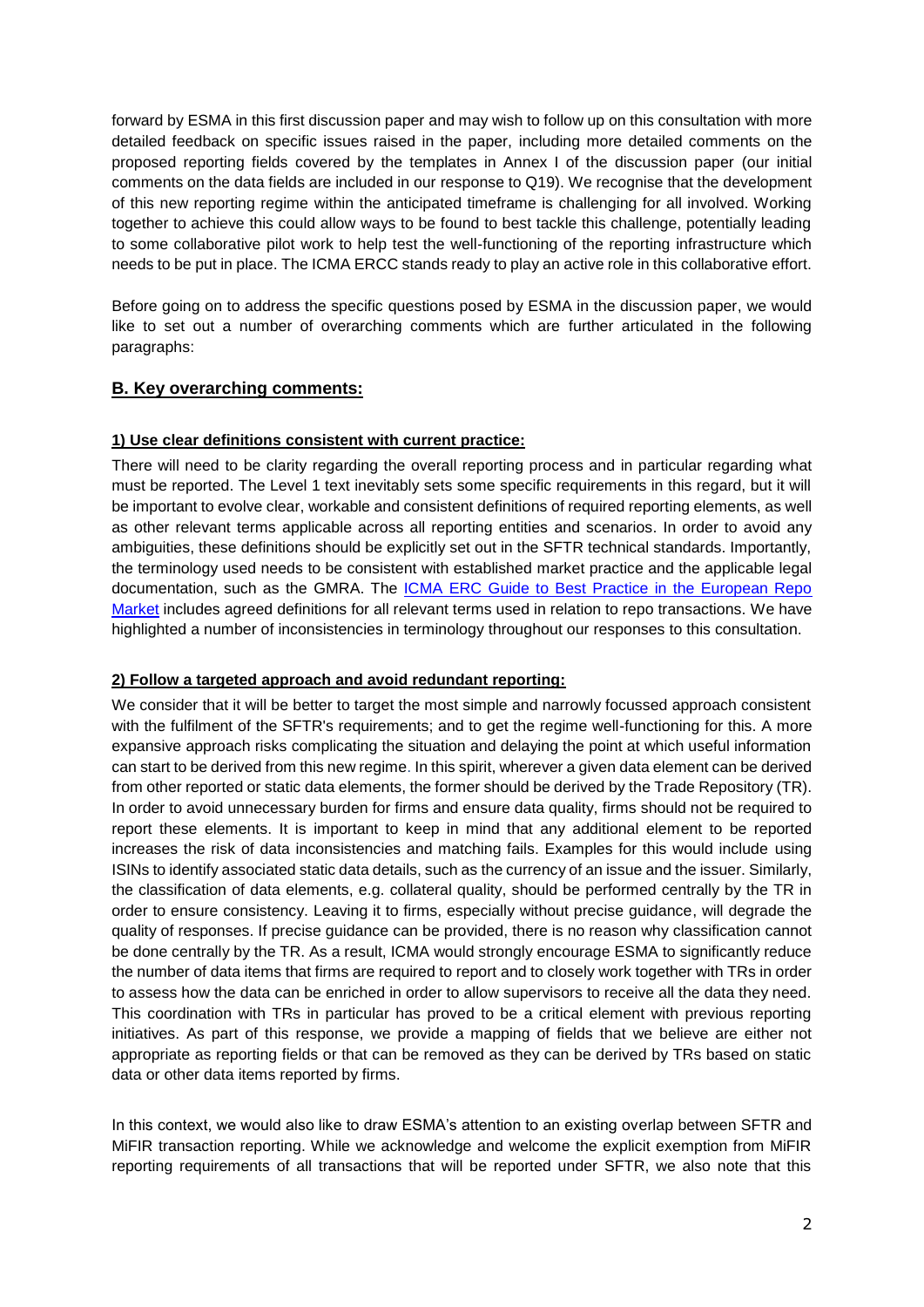exemption does not extend to SFTs that have been explicitly exempted from SFTR reporting, in particular SFTs with ESCB counterparties. We strongly disagree with this approach as we believe that the SFTR provides the only appropriate framework to report SFTs and that the inclusion of the aforementioned transactions in MiFIR transaction reporting goes against the clear political decision to exempt these trades from SFTR reporting obligations.

# **3) Collect information directly from FMIs:**

Wherever possible, data should be collected directly from the relevant financial market infrastructures including electronic trading platforms, tri-party agent repo systems, CCPs and CSDs. In the European market, these may account for over 80% of repo business. Huge economies of scale and timing advantages are therefore available. Such data also comes without double-counting and with greater consistency and accuracy.

# **4) Make better use of existing trade matching facilities to improve data quality:**

We note that the quality of data would be enhanced by the matching of transaction details between counterparties. The industry is currently looking to the development of third-party automatic affirmation services for repo. The ICMA ERCC Operations Group has developed in cooperation with the relevant post-trade vendor firms a standardised template for the Trade Matching and Affirmation (TMA) of Repo, which is expected to facilitate and harmonise the automatic trade matching of repo trades.<sup>3</sup> ESMA and other regulators should work with the industry to integrate this initiative into the development of data reporting. Encouraging the use of trade matching could notably improve data quality and consistency while providing a positive outcome for risk management in the industry. We also note that making better use of automated TMA facilities could remove the arguments for dualsided reporting and would allow for the implementation of less complex and costly single-sided reporting regimes which ICMA, alongside other industry associations, has consistently called for in the past.

# **5) Ensure consistency with global reporting standards:**

The FSB is playing an important part in creating globally agreed recommendations applicable to SFTs. These should be respected to the fullest extent possible and those areas where the FSB is still engaged in ongoing work should not be pre-empted. In particular, we would like to refer in this context to the FSB's most recent consultation on *Possible Measures of Non-Cash Collateral Re-Use*. The ICMA ERCC has submitted a detailed response to the FSB which more fully sets out our concerns in relation to the re-use of collateral. We respectfully request ESMA to treat the content thereof as an integral part of this ICMA ERCC response to ESMA's discussion paper.

# **6) Learn the lessons from EMIR implementation:**

The experience with reporting under EMIR has led to many problems which are still in the course of being rectified. This is very unsatisfactory for all concerned, so it is important to take sufficient time to build in lessons learned from this experience. Even if this resulted in a short delay to the existing implementation timetable, by avoiding subsequent wasted time needed to be spent on rectification, it would still lead to earlier availability of meaningful information. One important facet of this is that it needs to be established which TRs intend to provide services for SFTs and they need to be required to start from adequately consistent approaches to facilitate the cross TR reconciliation processes which will need to be able to take place.

<sup>-</sup><sup>3</sup> The TMA template is available on the ICMA website alongside a Glossary of Terms and some background information: [http://www.icmagroup.org/Regulatory-Policy-and-Market-Practice/short-term-markets/Repo-Markets/repo0/trade-matching-and](http://www.icmagroup.org/Regulatory-Policy-and-Market-Practice/short-term-markets/Repo-Markets/repo0/trade-matching-and-affirmation-of-repo-standardised-icma-template/)[affirmation-of-repo-standardised-icma-template/](http://www.icmagroup.org/Regulatory-Policy-and-Market-Practice/short-term-markets/Repo-Markets/repo0/trade-matching-and-affirmation-of-repo-standardised-icma-template/)

It is anticipated that the template can be extended to other types of SFTs and will evolve further as the relevant regulatory requirements are being finalised.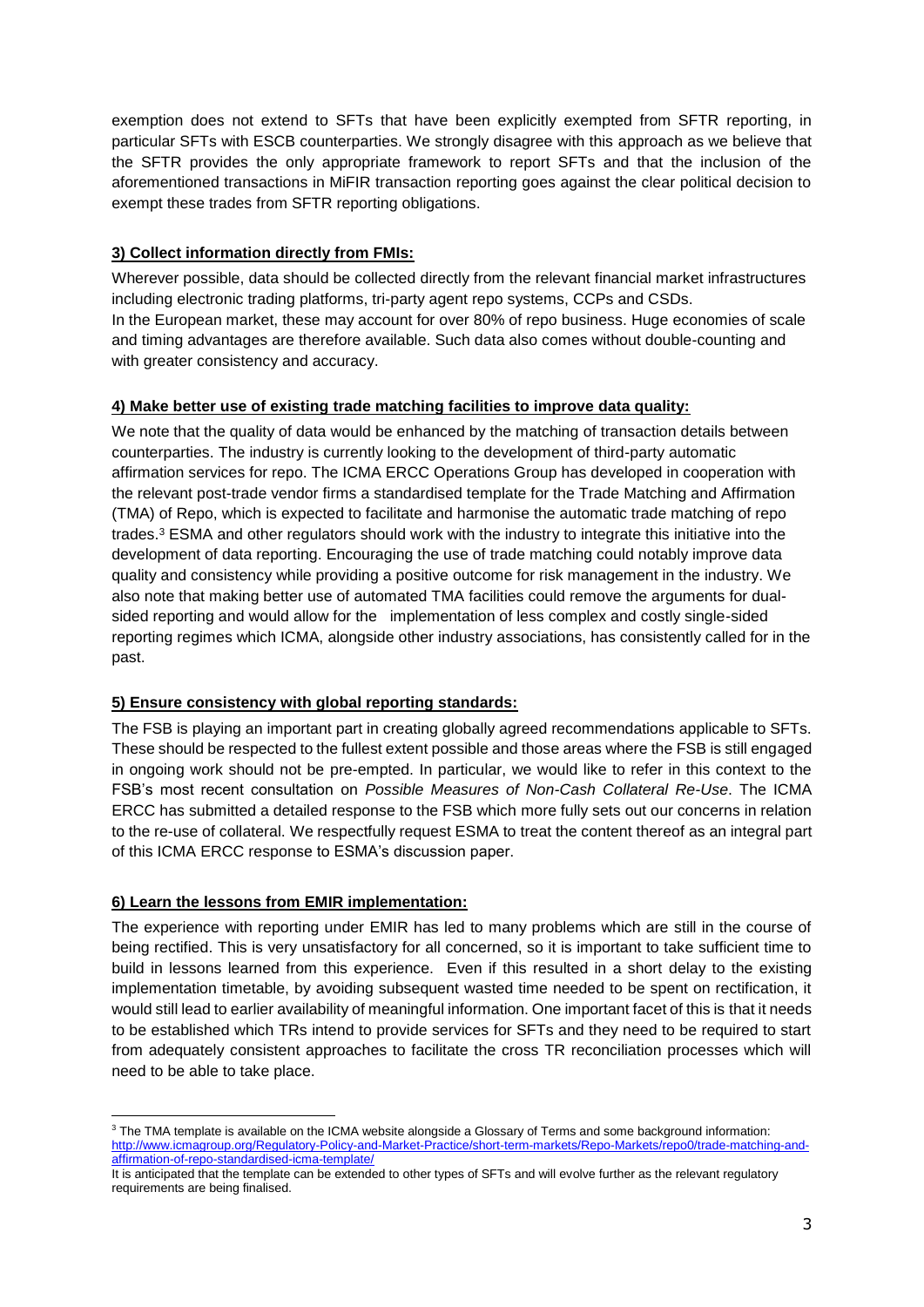# **C. Responses to specific questions:**

# **3. Registration (Article 5)**

*Q2. Are these procedures sufficient to ensure the completeness and correctness of the data reported under Article 4(1) SFTR? If not, what additional provisions should be envisaged? [para* **54-57***]*

In paragraph 56(c) on 'Authorisation/permission' ESMA suggests that the TR should be required to ensure that any "reporting party has been permitted by the entities, if applicable, to submit SFT data to the TR on their behalf" (point  $(i)$ ,  $5<sup>th</sup>$  bullet point).

This appears to imply that, where a firm has delegated reporting to another firm, the TR would need to ensure the delegated to entity has permission to submit these reports, presumably by some proof of delegation agreement being in place. This is not consistent with EMIR requirements. Under EMIR, submitting firms are sending reports flagged as being on behalf of both parties and can, if needed, submit on behalf of other parties using internal identifiers. The proposal to require proof of permission seems particularly problematic given that the SFTR level 1 text requires financial counterparties to report on behalf of certain SMEs. This would also imply that all delegating parties/SMEs would need to have LEI codes in order to be identifiable (see our comments on Q15).

# **4. Reporting**

# **4.1 ISO 20022**

*Q11: Do you agree with the proposed technical format, ISO 20022, as the format for reporting? If not, what other reporting format you would propose and what would be the benefits of the alternative approach? [para 71-90]* 

For the sake of consistency with other regulatory initiatives in Europe, we would support the use of the ISO20022 format. This has already been piloted and used for similar regimes, such as the ECB's MMSR and the Bank of England's money market reporting regime.

However, there are some general concerns related to the proposed ISO20022 format that would have to be addressed:

**1. Global consistency:** While Europe is increasingly mandating the use of the ISO20022 format, this does not seem to be the case for other major jurisdictions such as the US, or Russia, which seem to be moving towards the use of an FpML format for SFT reporting. While we understand that both formats are not necessarily inconsistent, it would be important to ensure global convergence with a single globally agreed format being clearly preferable. Neither format yet fully and accurately accommodates SFTs and early stage work will be needed to rectify this.

**2. ISO governance:** If prescribed as a mandatory format it will be important to ensure that the relevant ISO standards are flexible and can be adapted in a timely manner to changing market needs. This will have to be reflected in the ISO governance arrangements.

*Q12. How would the proposed format comply with the governance requirements in paragraph 75? Please elaborate. [para 75]*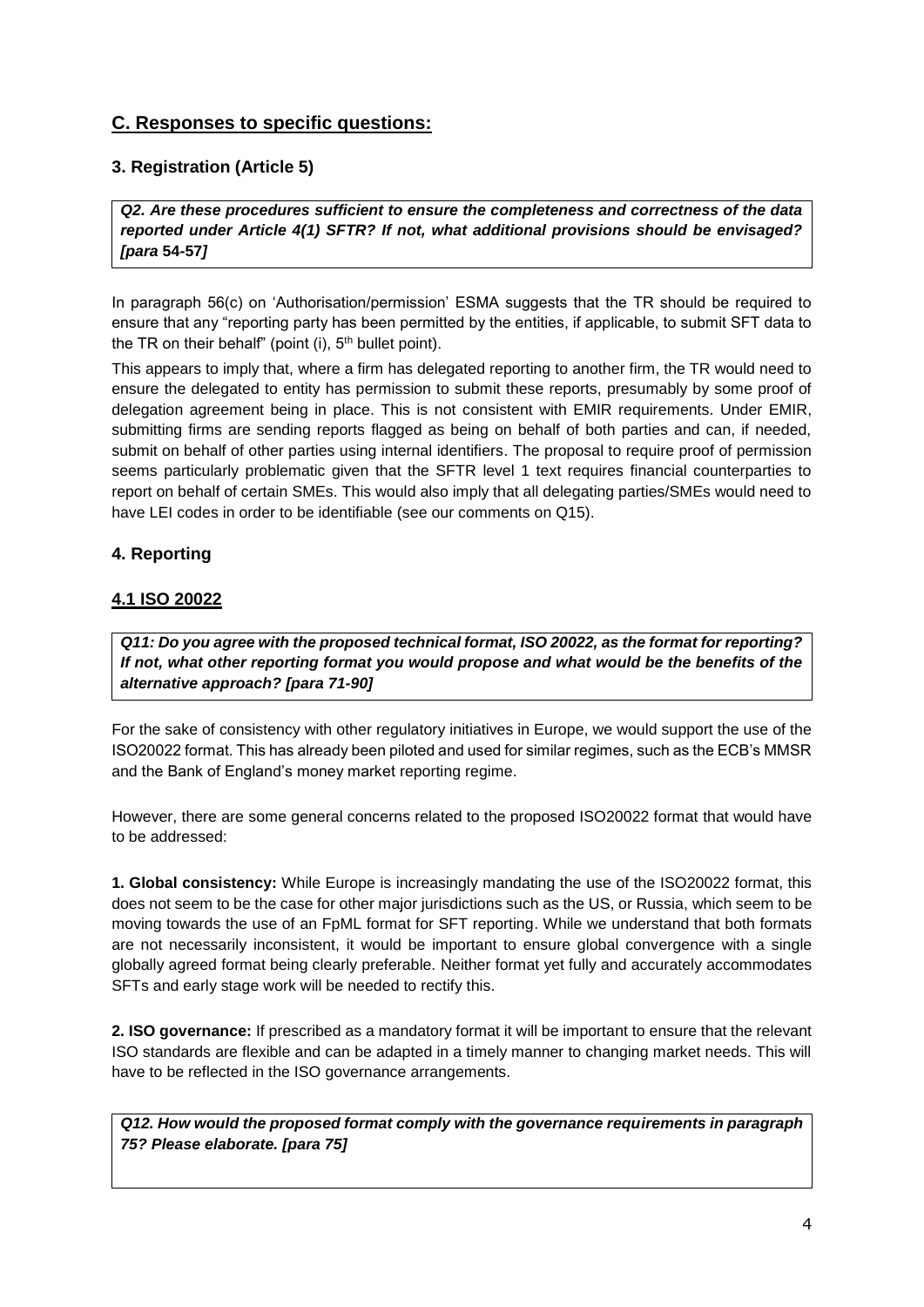The ISO20022 format is supported by a complex and robust governance framework. As mentioned above, it would however need to be ensured that the governance arrangements provide sufficient flexibility to change the relevant standards in a timely and efficient way whenever necessary. We also note that the relevant group that manages the ISO20022 standard, WG TC68, is not exclusively a Regulator led group but also serves commercial purposes.

*Q13: Do you foresee any difficulties related to reporting using an ISO 20022 technical format that uses XML? If yes, please elaborate. [para 91-92]*

Subject to our response to Q12, we do not see any major problems with the technical format; and note that this is already used in context of the ECB and Bank of England requirements.

# **4.2 Reporting logic**

*Q14. Do you foresee issues in identifying the counterparties of an SFT trade following the above-mentioned definitions? [para 93-101]*

In the case of repo, identifying the counterparties should be relatively straightforward, but it should be recognised that there are some instances of agency repo, where this could be more challenging. More specifically, the definition of 'broker' in para.97 needs clarification. Does it mean an agent? 'Intermediaries' can act both as principals or agents.

One further concern relates to confidentiality and bank secrecy issues. When trading with non-EEA counterparties, the reporting of the counterparty details might infringe local bank secrecy and confidentiality rules. Disclosure consent may be a solution. However, masking of counterparties' details should be possible at least until the moment disclosure consent is obtained or in case of conflicting rules. In any event, just like for EMIR, the regulators need to find a solution for this problem at global level.

There might be additional complications for other types of SFTs. For detailed comments specific to other types of SFTs we would like to refer ESMA to the responses of the other relevant trade associations.

*Q15. Are there cases for which these definitions leave room for interpretation? Please elaborate. [para 93-101]*

Apart from the issue outlined in our response to Q14, the definitions seem to be generally accurate and consistent with similar EU laws.

We would however request that ESMA clarify the treatment under SFTR of natural persons as counterparties to SFTs. Article 2 of the SFTR level 1 text states that the scope of the regulation applies to "counterparties" to an SFT. Article 3 distinguishes between financial and non-financial counterparties, whereas the latter means an "undertaking" established in the Union, going on to define "established" as, inter alia, "...if a counterparty is a natural person, where it has its head office....". This definition does not seem appropriate for natural persons which do not typically have a head office. In this context, it is worth noting that the European Commission in its FAQs (No.14) in relation to EMIR states that individuals not carrying out an economic activity and who are consequently not considered as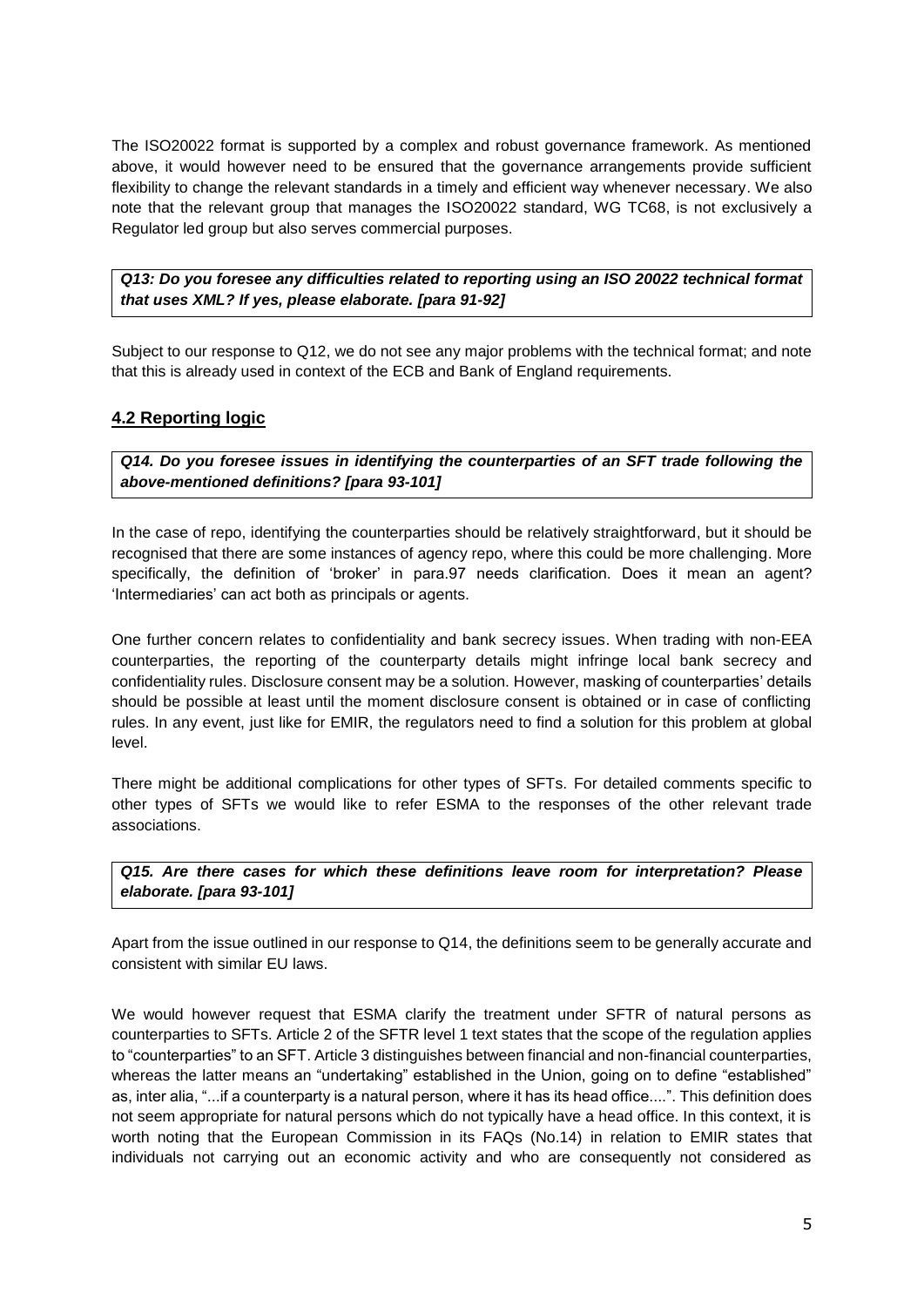undertakings are not subject to the reporting obligation under EMIR. We would therefore ask ESMA to clarify whether this is also true for SFTR.

As regards the mandatory use of LEIs mentioned in paragraph 102, while we generally acknowledge the benefits of standardised identifiers such as LEIs, we would like to point out that not all possible parties are currently eligible to apply for an LEI. For instance, this may be an issue in case of some family-owned businesses being the ultimate parent of SFT counterparties. Moreover, even if a party is eligible to obtain an LEI, it may happen that the counterparty has not requested the LEI or the LEI has expired. In such cases, trading entities should not be expected to enforce the use of LEIs by their counterparties and clients and they have no regulatory authority to do so.

For this reason, in line with other transaction reporting regimes, some flexibility should be provided in relation to the use of LEIs, i.e. the technical standards should provide for possible exceptions or alternatives where LEIs are not available. This could be to allow in such cases the use of BIC or internal identifiers.

As regards the use of UTIs, we note that the discussion paper does not include any further guidance on the applicable methodology. In light of the EMIR experience, we would stress the importance of having clear and consistent guidance on the use of UTIs in place before this concept can be effectively applied. In the case of repo in particular, the problems with UTIs could be further exacerbated by the high volume of very short-dated trades and thus the need to issue and match a large amount of UTIs in a very short timeframe, which might be best accommodated by the use of centralised solutions. Besides the need for clear guidance, we would also stress the particular need for a globally consistent approach on this issue. ESMA should follow closely the work undertaken by CPMI-IOSCO on UTIs. As this work is currently focused on OTC derivatives, more work is needed on a global level to extend this concept to SFTs, carefully taking into account the specifics of these markets.

*Q16. Is it possible to report comprehensive information at transaction level for all types of SFTs and irrespective of whether they are cleared or not? [para 103-108]*

In general yes, but this will depend on what is meant by 'comprehensive' and on the deadline for reporting. Reporting of collateral for instance is in many cases not possible by the deadline currently proposed (see e.g. comments on Q72).

While it is possible for firms to report comprehensive information for SFTs at transaction level, this is extremely onerous to implement. We would urge ESMA to carefully balance the potential benefits in terms of supervisory and financial stability against the substantial implementation costs and challenges linked to an overly extensive reporting regime. It is important to note that any additional reporting field will also have a cost in terms of data quality. Overall, a targeted and proportionate approach would certainly be preferable to a regime that aims to collect as much data as possible in the hope that it might happen to prove useful at a future stage.

One important challenge in this context relates to information on margining which in many cases is not conducted on a transaction by transaction basis but on a portfolio level. This is an issue mainly for non-CCP-cleared trades.

Another major challenge relates to any required tracking of re-use of collateral, which is in most cases impractical (see our comments on Q113-117).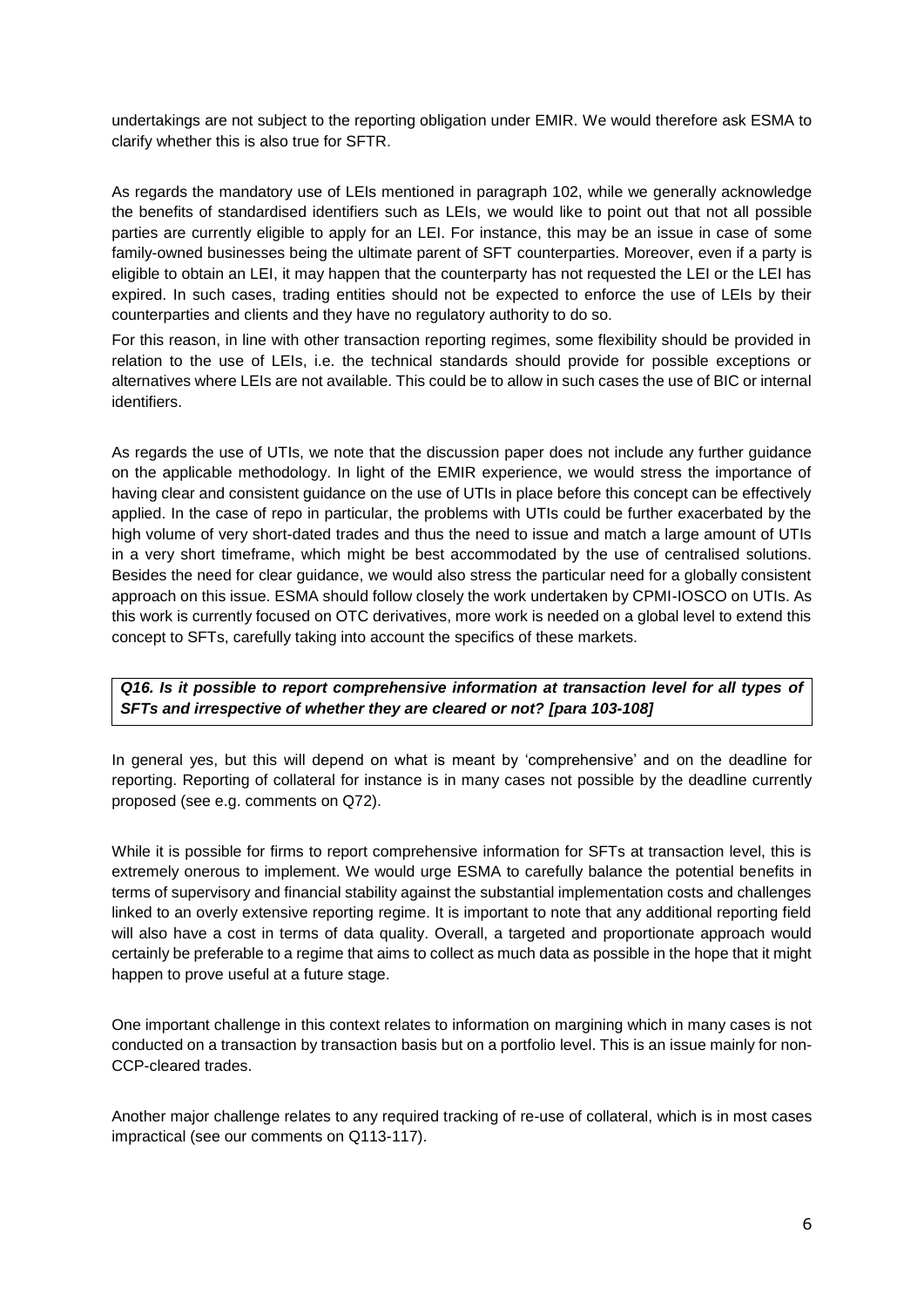*Q17. Is there any need to establish complementary position-level reporting for SFTs? If yes, should we consider it for particular types of SFTs, such as repo, or for all types? [para 103- 108]*

In the past, ICMA has argued consistently for the collection of data on a position level rather than on a transaction by transaction basis. Subsequently, a clear political decision has been taken, reflected in the SFTR level 1 text, to adopt a transaction level approach. We therefore do not think that the complementary collection of position level data would be consistent with this approach taken by the colegislators. We also do not think this is absolutely necessary, since, over time, the construction of position level information by trade repositories, although a very complex exercise, should in principle be possible based on transaction reports (in this scenario reporters should be responsible for the transaction level data and not be expected to validate the derived position level information).

As ESMA refers to EMIR, it is also important to note that the purpose of the position level reporting of CCP-cleared trades in EMIR is very specific and not comparable to SFTR requirements. Under EMIR this approach is limited to ETDs, which match and pair transactions first, before reporting these trades at position-level.

At a later stage, there might be a case for periodic reporting of position data on a few major data elements (those to be aggregated on a global level by the FSB) in order to verify transaction data but this only needs to be infrequent (e.g. monthly). Any such reporting should be strictly in line with the FSB requirements and not go beyond that. This is important for consistency reasons and to keep the reporting burden for firms as manageable as possible. In terms of timing, any such requirements should only be defined once the FSB requirements have been finalised in order to allow full consistency.

*Q18. Is there any need to differentiate between transaction-level data and position-level data on loans from financial stability perspective? Please elaborate. [para 103-108]*

ICMA's past advocacy of position level data relates to the fact that ICMA considers this to be of greater relevance when considering financial stability. Transaction data in itself is of limited value from a financial stability perspective.

*Q19. Would the data elements included in section 6.1 be sufficient to support reporting of transactions and positions? [Annex I]*

In principle, over time, yes. See comments on Q17 above.

In the following, we set out our **detailed initial comments and concerns with the data tables in Annex I of the discussion paper**. The comments are focused on tables 1-3 (repo) and tables 4-6 (sell/buy-back). As explained in the introductory remarks, we note that more time is required to conduct a full review of the tables.

#### **6.1.1 Repurchase agreements and reverse repurchase agreements**

ICMA comment: We suggest that the heading should refer to 'repurchase transactions' rather than 'repurchase agreements', as the latter is often used to mean master agreements or as a generic term for all types of repo. 'Repurchase transactions' is used in the GMRA and by the ECB's SFT Datastore.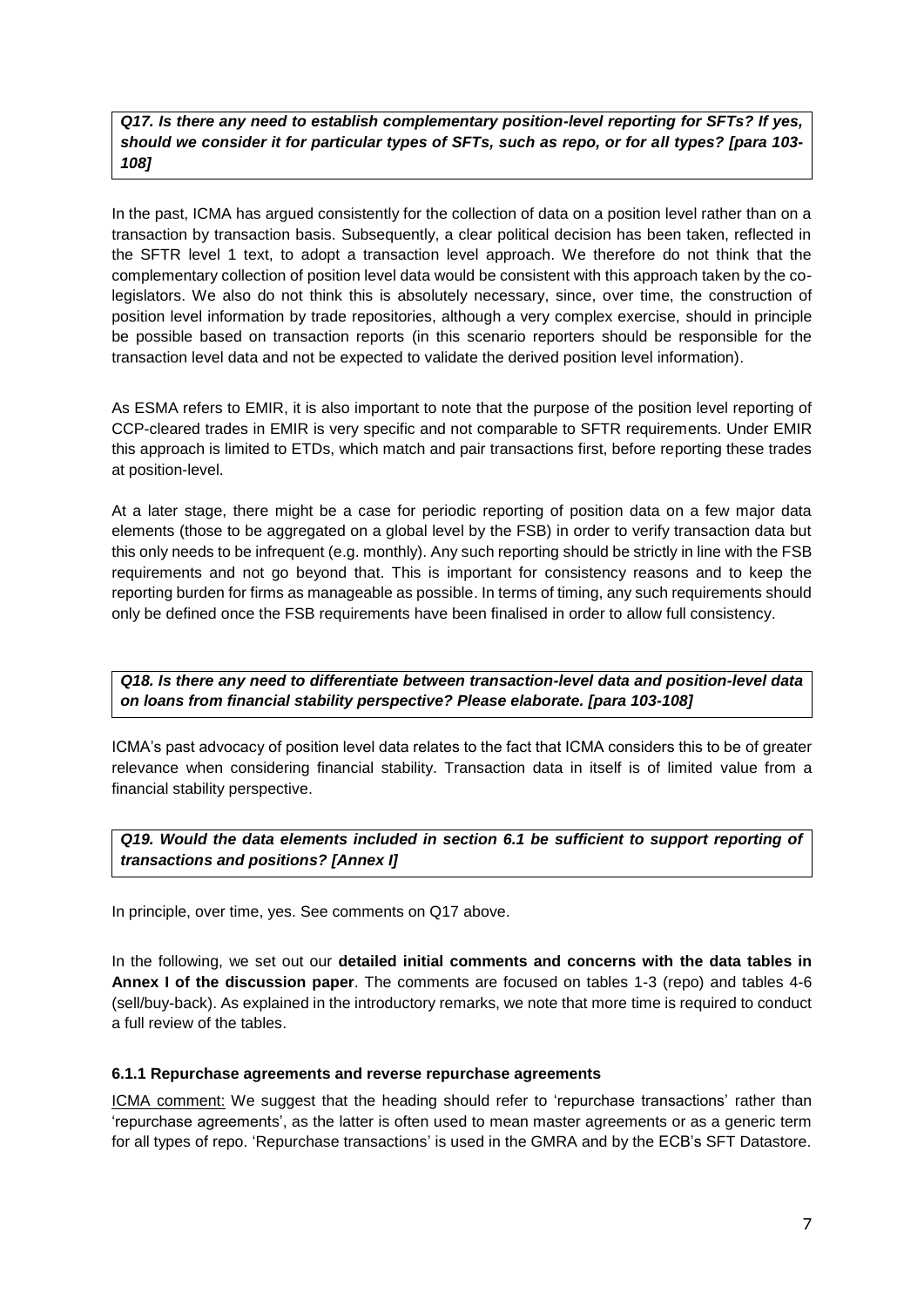#### **6.1.1.1 Counterparty data (Table 1)**

- **Field 1 (**Reporting timestamp): This data field should be added by the trade repository when the record is received.
- **Field 4** (Sector of the reporting counterparty): We suggest to remove the field. This should be derived by the TR using a static database constructed in co-operation with ESMA.
- **Field 5** (Country of the branch of the reporting counterparty): Remove. This will be covered by upcoming LEI ROC standards and should be derived by the TR. See ICMA's responses to Q74 – 77.
- **Field 6** (Country of the branch of the other counterparty): Remove. As per field 5.
- **Field 7** (Counterparty side): This could be removed. See ICMA's response to Q29.
- **Field 9** (Other counterparty): ESMA should advise market participants how to report a counterparty who does not have an LEI (comment also applies to other fields).
- **Field 10** (Beneficiary): Remove. In line with our comments to Q79, we do not believe that the concept of beneficiary is relevant in the context of repo transactions.
- **Field 13** (Clearing Member): As explained in our comments on section 4.3.6 (clearing information), we believe that the proposed fields related to CCP-clearing can be derived from information provided directly by CCPs and should be removed from the reporting template.
- **Field 14** (CSD): Remove. If ESMA would like to collect information on the issuer CSD this can be easily derived based on the ISIN (there is generally only one issuer CSD per security). See ICMA's responses to Q120 – 124.
- **Field 15** (CSD participant or indirect participant): Change to 'settlement agent'. See ICMA comments on Q120 – 124.
- **Field 17** (Collateral re-use): Remove (see our comments on Q113-117). In case retained it will be necessary to include a further format to cover the case of "indistinguishable" (where Article 4 SFTR allows for an exception to the requirement to report whether collateral has been re-used): and, in either case, the requirement to respond to this question is only sensibly applicable in case the collateral is available for re-use
- **Field 18** (Value of re-used collateral): Remove. See ICMA comments on Q113-117.
- **Field 19** (Estimated re-use of collateral): Consistent with Article 4 SFTR, this should only be required in relation to the amount of re-use of distinguishable collateral (and taking into account the technical specificities of pools of assets).
- **Fields 16-19:** In general, it is not clear why fields 16-19 are included in table 1 together with counterparty information, when they are collateral data (which is table 3)

#### **6.1.1.2 Transaction data (Table 2)**

- **Field 1** (UTI): A clear methodology needs to be provided for the use of UTIs; This should be defined only with due reference to the related work of CPMI-IOSCO, but recognising that the context is SFTs not derivatives. Finally, in our view a centralised solution for issuing UTIs should be considered. See ICMA comments on Q15.
- **Field 2** (Report tracking number): As explained in our response to Q80, we do not believe that this is necessary.
- **Fields 4 - 6**: As explained in our comments on section 4.3.6 (clearing information), we believe that the proposed fields related to CCP-clearing can be derived from information provided directly by CCPs and should be removed from the reporting template.
- **Field 7** (Method of trading): As explained in our comments on Q127, we do not believe that this can be consistently classified by reporting firms.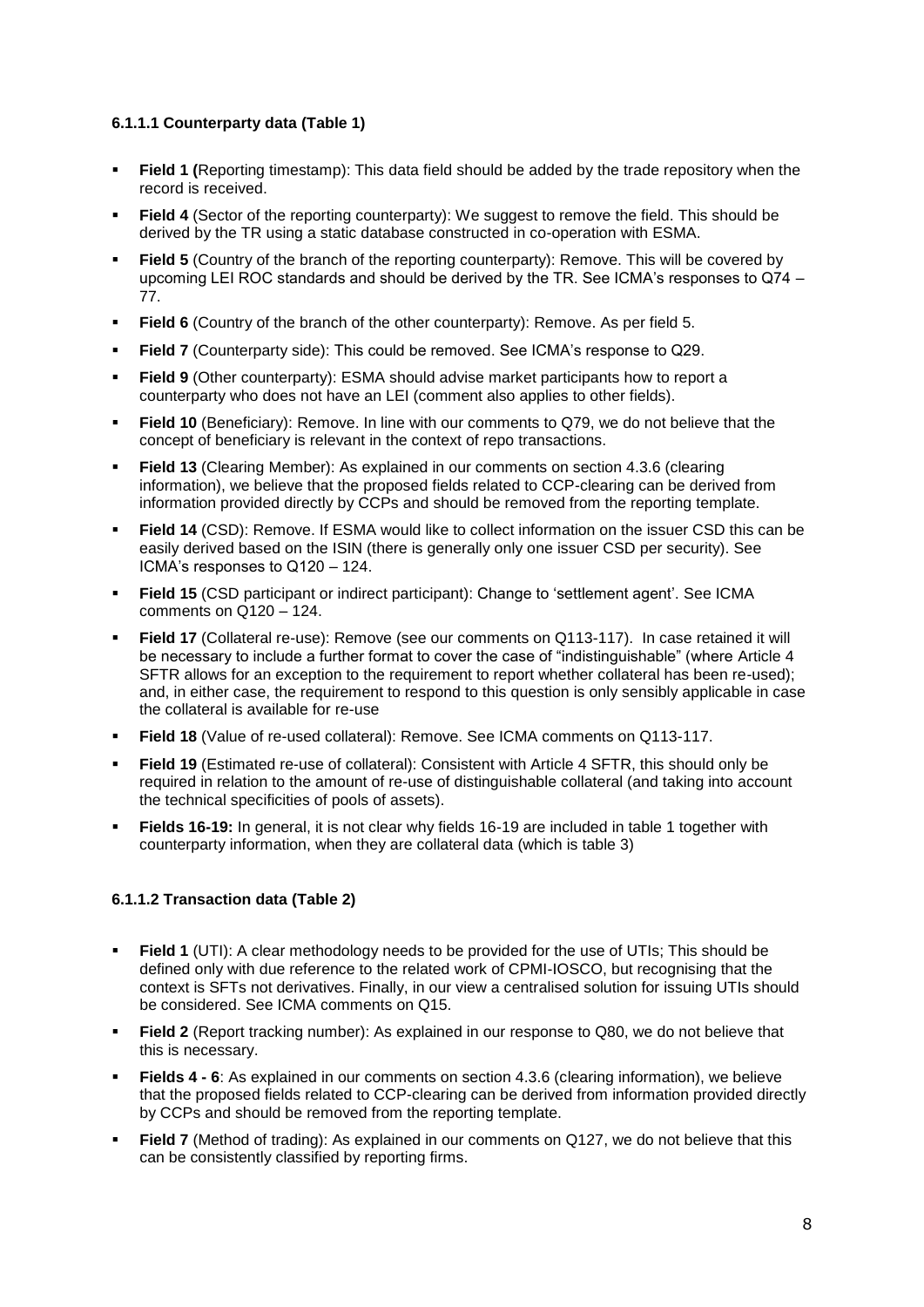- **Field 9** (Place of settlement): Remove. If ESMA would like to collect information on the issuer CSD this can be easily derived based on the ISIN (there is generally only one issuer CSD per security). See ICMA comments on Q120 – 124.
- **Field 12** (Applicable annexes to the master agreement): Remove. In line with our comments on Q125.
- **Field 13** (Bilateral Amendment): Remove, as per field 12.
- **Field 15 – 16:** The description of the details to be reported does not seem to correspond to the repo scenario. This should be "the exchange of cash versus collateral".
- **Field 17** (Termination date): We understand that this field would be reported as a modification.
- **Field 19** (Earliest call-back date): Remove. Implied by field 18.
- **Field 20** (GC indicator): Remove. This should be inferred by the TR from other available information. The definition of GC is not straightforward and needs great care.
- **Field 21** (DBV indicator): Remove. Particularly given the reforms of DBV, this should be subsumed in the tri-party indicator. If data specifically on DBV is required, this information could be more efficiently collected directly from the relevant provider CREST/ Euroclear.
- **Field 22** (Method used to provide collateral): All GMRA repo (and GMSLA transactions) will be TTCA – the information can therefore be easily derived by the TR.
- **Field 24** (Termination optionality): Remove. This can be derived from fields 17 (Termination Date), 18 (Minimum Notice Period) and 19 (Earliest Call-Back Date). It is better that the TR derives this, as there are no unified definitions / market practices on evergreens and extendibles.
- **Field 26** (Day count convention): Remove. Static data to be completed by TR on the basis of the currency of the money market from which the report was received. As a general remark, we note that most of the proposed conventions are not used for repos since they are bond market conventions while for repo only money market conventions are relevant.
- **Field 29** (Floating rate reference period multiplier): We would ask ESMA to explain why this field is needed. We are not aware that this variable is used in the repo market.
- **Field 31** (Floating rate payment frequency multiplier): See 29.
- **Field 34** (Spread): See 29.
- **Field 35** (Adjusted rate): We would ask ESMA why this field is needed. This seems to be an FpML specific field which does not seem to be applicable for repo.

#### **6.1.1.3 Collateral data (Table 3)**

- **Field 7** (Currency of the collateral nominal amount): Remove. This should be derived from the ISIN.
- **Field 8** (Price currency): Remove. See 7.
- **Field 10** (Collateral market value): Remove. This can be derived from fields 9 and 12.
- **Field 11** (Haircut or margin): Remove. This can be derived from 37 (Table 2) and 10 (Table 3).
- **Field 12** (Collateral quality): Remove. This should be derived from the ISIN.
- **Field 13** (Maturity of the security): Remove. See 12.
- **Field 14** (Jurisdiction of the issuer): Remove. See 12.
- **Field 15** (LEI of the issuer): Remove. See 12.
- **Field 16** (Availability for collateral re-use): Remove. This can be derived. See our comments on Q118.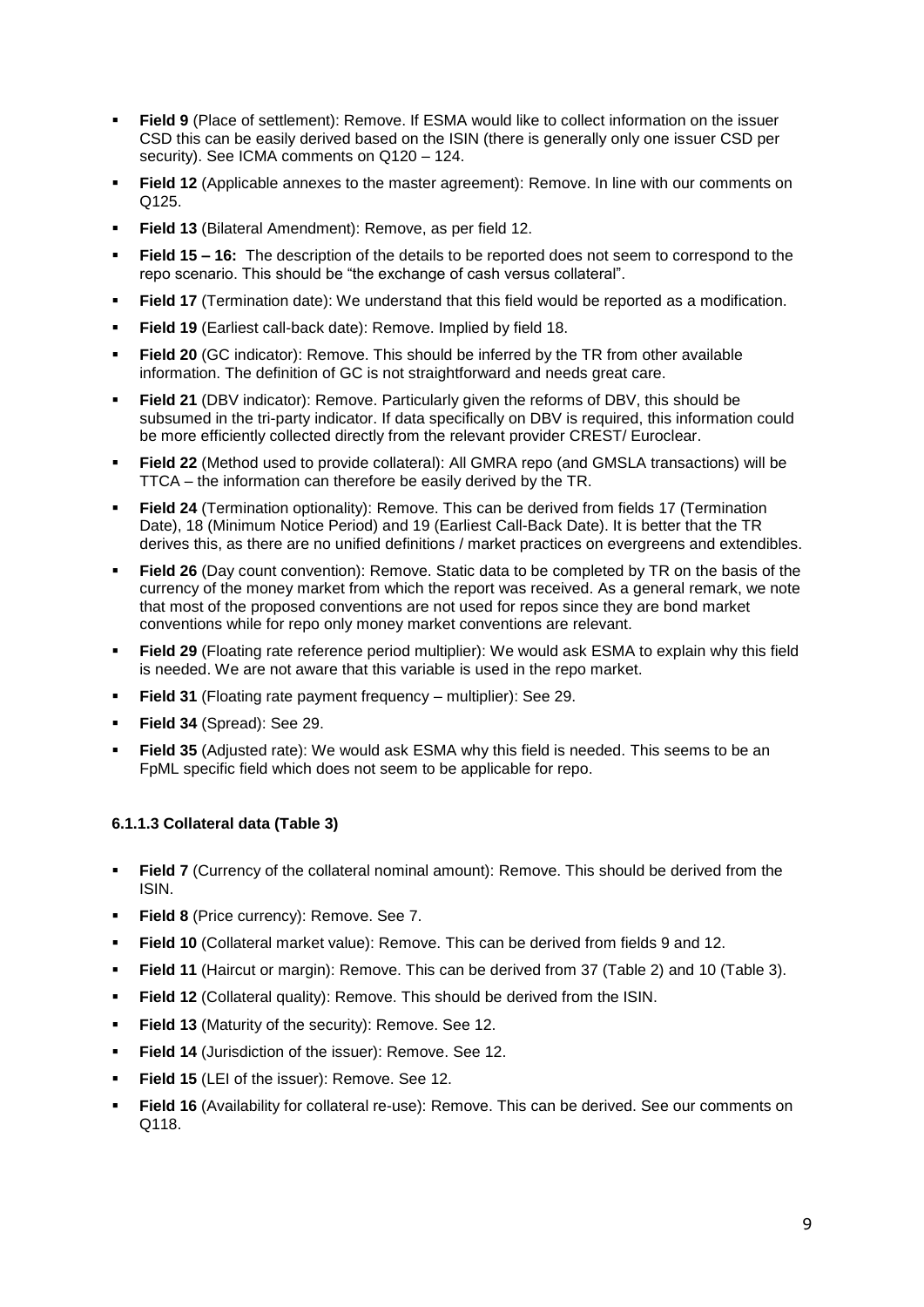#### **6.1.2 Sell-buy back and buy- sell back transaction**

**General comment: Tables 4-6 should be merged with the repo tables (1-3), but adding one data field which allows to distinguish the two types of repo.** This is further explained in our comments on Q31.

Comments below to note only in case ESMA decides that there must be a separate schedule (which should then also consider applicable read across to 6.1.2 of comments for 6.1.1):

#### **6.1.2.2 Transaction data (Table 5)**

- **In general:** Up to field 22, the transaction data schedule for sell/buy-backs is identical to that for repurchase transactions. However, fields 23-36 of the repurchase transaction schedule (Table 2) are missing from the sell/buy-back transaction data schedule (Table 5). This, it would seem, is because they are about floating-rate repo and there are no floating-rate sell/buy-backs.
- **Fields 23 -27:** Seem to replicate items 1-5 of the repurchase transaction collateral data schedule (Table 3), but with different names, and are then repeated as items 1-5 of the sell/buy-back collateral data schedule (Table 6). It is not clear to us why this is suggested. Both templates need to be as closely aligned as possible (if a separation is deemed necessary). This applies to the following fields as well.
- **Field 28** (quantity or nominal amount): Corresponds to repurchase collateral data (Table 3) item 6: collateral quantity or nominal amount.
- **Field 29** (currency of nominal amount): Corresponds to repurchase collateral data (Table 3) item 7: collateral quantity or nominal amount.
- **Field 30** (spot price): Corresponds to repurchase collateral data (Table 3) item 9: collateral quantity or nominal amount.
- **Field 31** (forward price): This is a new item introduced by the sell/buy-back transaction data schedule (Table 5). This is the traditional way of quoting sell/buy-backs but is often these days substituted by the repo rate. ESMA seems to be trying to justify the separation of sell/buy-backs. Rather than splitting sell/buy-backs from repurchase transactions on the base of price quotation, it would be better to offer alternative ways of reporting the repo price: fixed rate or forward price. Interestingly, the TR will have to derive the repo rate for sell/buy-backs from the forward price (which begs the question, why can't the TR derive more data rather than having it all reported).
- **Fields 33-35:** Replicate fields 37-39 of the repurchase transaction data schedule (Table 2) but with different names, which is not necessary and unhelpful.
- **Field 33** (trade amount on value date): Corresponds to repurchase transaction data (Table 2) item 37: principal amount on value date.
- **Field 34** (trade amount on maturity date): Corresponds to repurchase transaction data (Table 2) item 38: principal amount on maturity date.
- **Field 35** (trade amount currency): Corresponds to repurchase transaction data (Table 2) item 39: principal currency.

#### **6.1.2.3 Collateral data (Table 6)**

The sell/buy-back collateral data schedule (Table 6) is identical to the collateral data schedule for repurchase transactions (Table 3), despite many items being replicated in the sell/buy-back transaction data schedule (Table 5).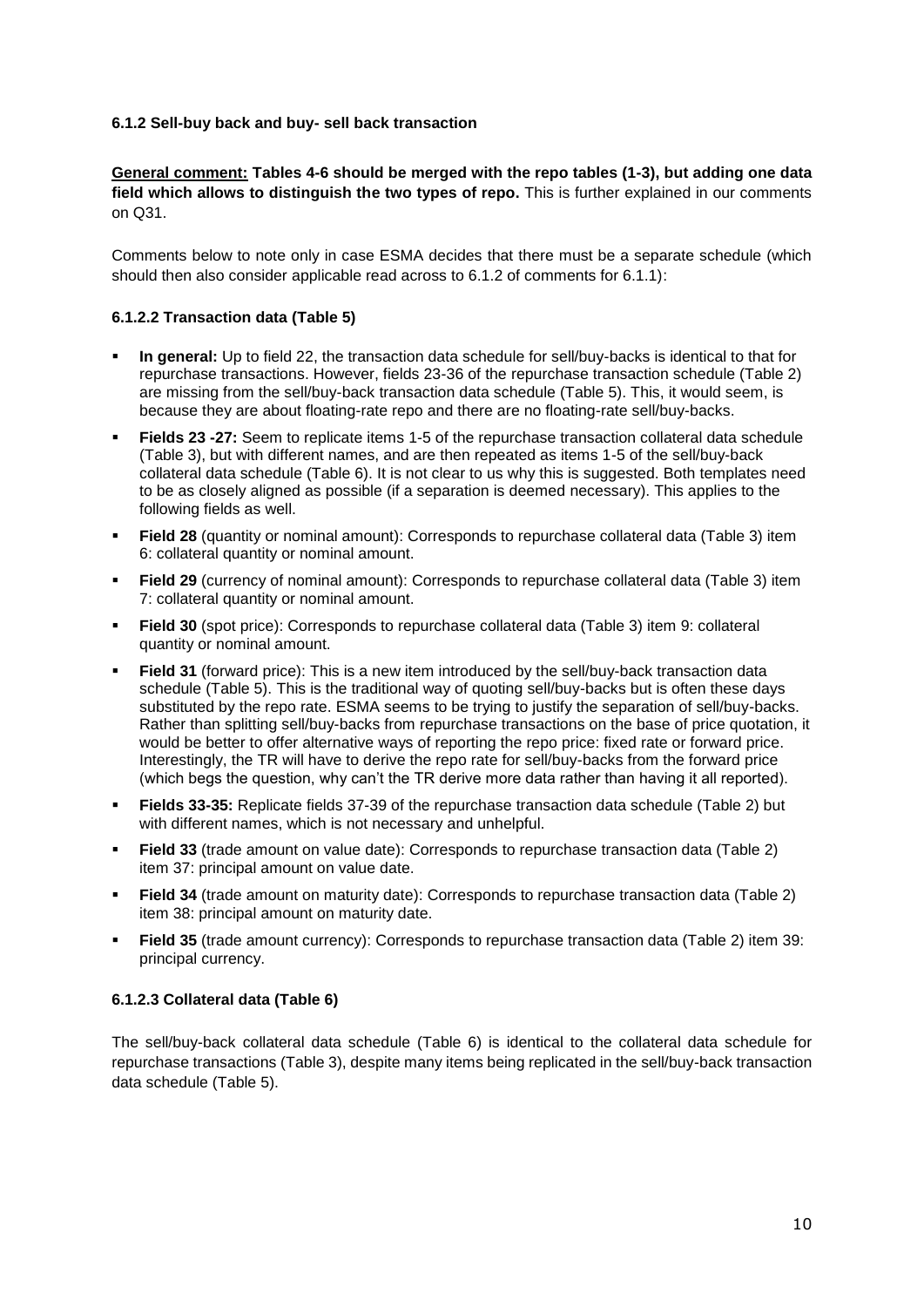*Q20. Would the data elements differ between position-level data and transaction-level data? If so, which ones? [Annex I]* 

Position level reporting would require a significantly smaller number of data elements, the case for which should (as already noted) be limited to any need to contribute to the fulfilment of FSB requirements.

*Q21. Would the proposed approach for collateral reporting in section 4.3.5 be sufficient to accurately report collateral data of SFT positions? Please elaborate. [see below]*

See our comments on section 4.3.5 below.

*Q22. From reporting perspective, do you foresee any significant benefits or drawbacks in keeping consistency with EMIR, i.e. applying Approach A? What are the expected costs and benefits from adopting a different approach on reporting of lifecycle events under SFTR with respect to EMIR? Please provide a justification in terms of cost, implementation effort and operational efficiency. Please provide concrete examples. [para 112-117]*

On balance, we support using Approach A, which seems more logical and less cumbersome than the proposed alternative approach B and moreover has the significant advantage that it is aligned with the EMIR approach.

In any case, it will be important to leave some flexibility to the TRs which will ultimately have to implement the format and need some flexibility in order to make the reporting regime workable.

As further explained in our response to Q23 below, we note that some of the terminology used in section 4.2.2. appears to be out of line with market practice and should be suitably modified.

*Q23. Do you agree with the proposed list of "Action Types"? If not, which action types should be included or excluded from the above list to better describe the SFT? Please elaborate. [Table 1, p.35]*

Some of the terminology used is not in line with current market practice. The following changes should be made to the proposed action types in table 1 (p.35) and elsewhere in the document:

- 'Re-pricing' should be replaced, as it only refers to the early termination and replacement of sell/buy-backs. The appropriate term for re-fixing the price of a repo would be 're-rating'. Given the need to cover all possible scenarios, we would however recommend using a more descriptive term to capture accurately the required information in each case. A related question, would be if 're-pricing' aims to includes regular updates of indices such as EONIA? Given that the identity of the index will be reported in the original trade, getting firms to update this is unnecessary and should not be considered as a material/reportable modification.
- 'Principal increase' should be changed to 'Principal change', in order to cover both cases of increase and decrease.
- Finally, we note that it would be preferable to make 'principal change' and 're-pricing' (and even 'collateral update') subsets of the action type 'modify' which would make this action type transaction-independent.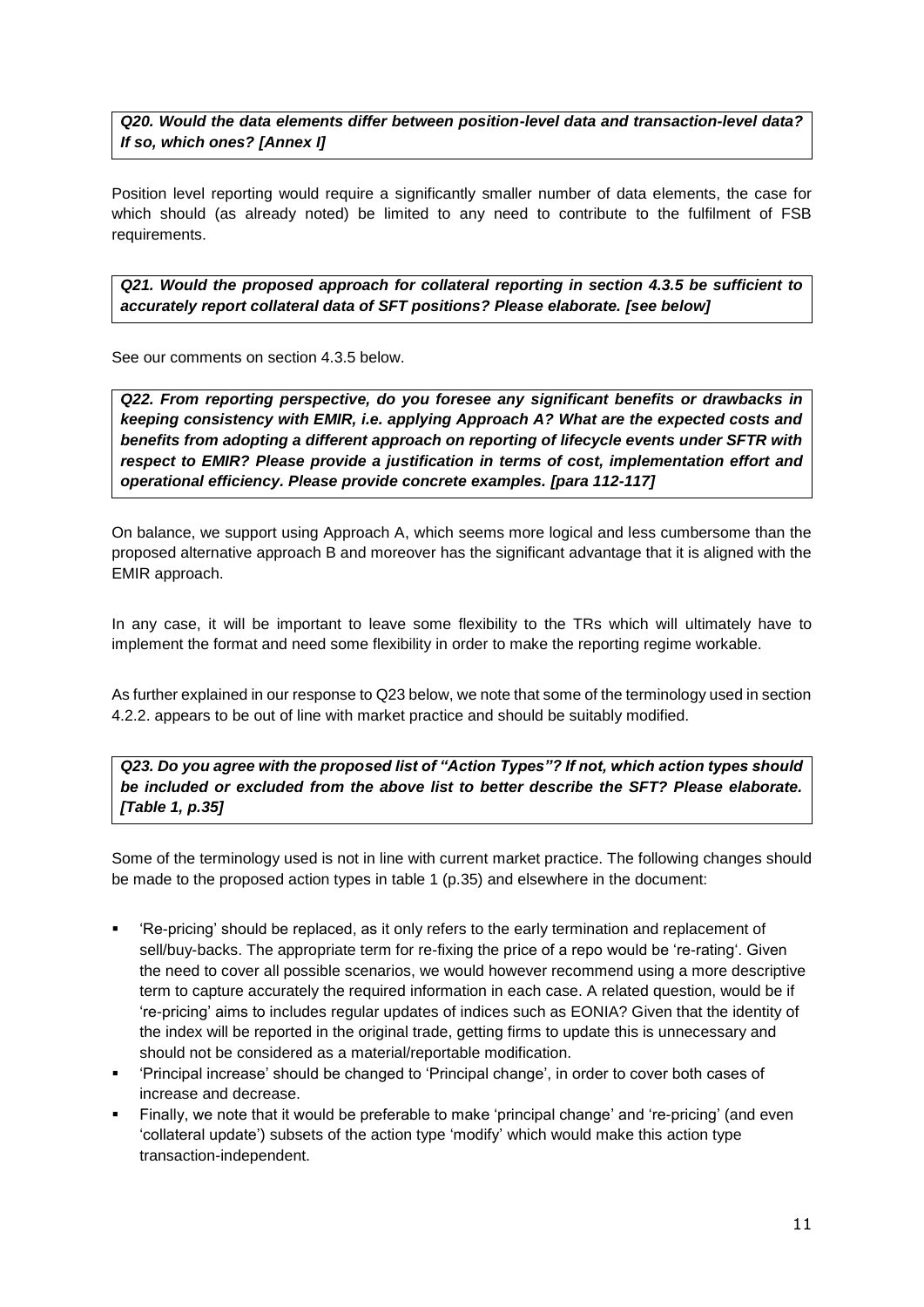As pointed out in the key overarching comments above, it is extremely important that ESMA use the correct terminology so as not to confuse reporting firms. As a useful source, ESMA may wish to refer to the [ICMA ERC Guide to Best Practice in the European Repo Market,](http://www.icmagroup.org/Regulatory-Policy-and-Market-Practice/short-term-markets/Repo-Markets/repo0/) which includes agreed definitions for all relevant terms used in relation to repo transactions.

# *Q24. Do you foresee any benefits or drawbacks of implementing the proposed reporting logic of event types and technical actions (Approach B)? Please elaborate. [para 118-121]*

As mentioned, we think that approach A is preferable, as it is more logical and less cumbersome than approach B. In particular, option B looks more complicated, given that each Technical Action would need to be tailored to the Event Type, whereas option A would only seem to require amended fields on the original transaction report to be filled out.

A further disadvantage of approach B is that this would not be consistent with EMIR requirements, as ESMA rightly points out. For firms that are managing their transaction reporting in a centralised way across asset classes this could cause significant costs and operational problems.

*Q25. Do you agree with the proposed list of event types and technical actions? If not, which ones should be included or excluded? [Table 2, p.36] [Event types: para 122-126, lifecycle events: para 127-133]*

Besides the general concerns in relation to approach B explained above, we would see the following concrete problems with the proposed list of event types and technical actions in Table 2:

- We would question the applicability of the technical actions 'New' and 'Modification' for life cycle events.
- It is not clear to us why Termination and Re-pricing life cycle events cannot be part of the Adjustment life cycle.
- The Re-pricing life cycle event needs relabelling, as previously explained (see Q23).
- An Error option would have to be added.

As further explained in our response to Q31, no distinction should be made between repo and buy/sellback transactions as these have purely operational differences which are not relevant from a supervisory perspective. There is probably still a need to formally distinguish both types of SFT, for operational/reconciliation purposes, but this could be more easily achieved through a specific reporting field which would allow to flag a transaction as a repo or a sell/buy-back. The remainder of the template (and the reporting process more generally) should be identical, given the economic equivalence of both and in order to avoid any misinterpretations. We would disagree with ESMA's statement in paragraph 124 that having a separate sell/buy-back trade event would reduce the complexity of the reporting schema. As further explained in our response to Q31, we would instead argue that this would significantly increase the complexity of reporting and institute an artificial segmentation of the repo market.

In paragraph 130, ESMA's DP talks about a "cash lifecycle event", applicable in relation to securities lending. It is unclear to us why there could not also be adjustment events "that would consist only of a cash element" in repos (and other SFTs), which could be associated to "principal in/decreases" or cash margin payments. Care needs to be taken not to assume rigidities in the reporting scheme for one particular type of transaction and, rather, to establish a flexible approach to allowing various permutations of lifecycle event in relation to all SFTs.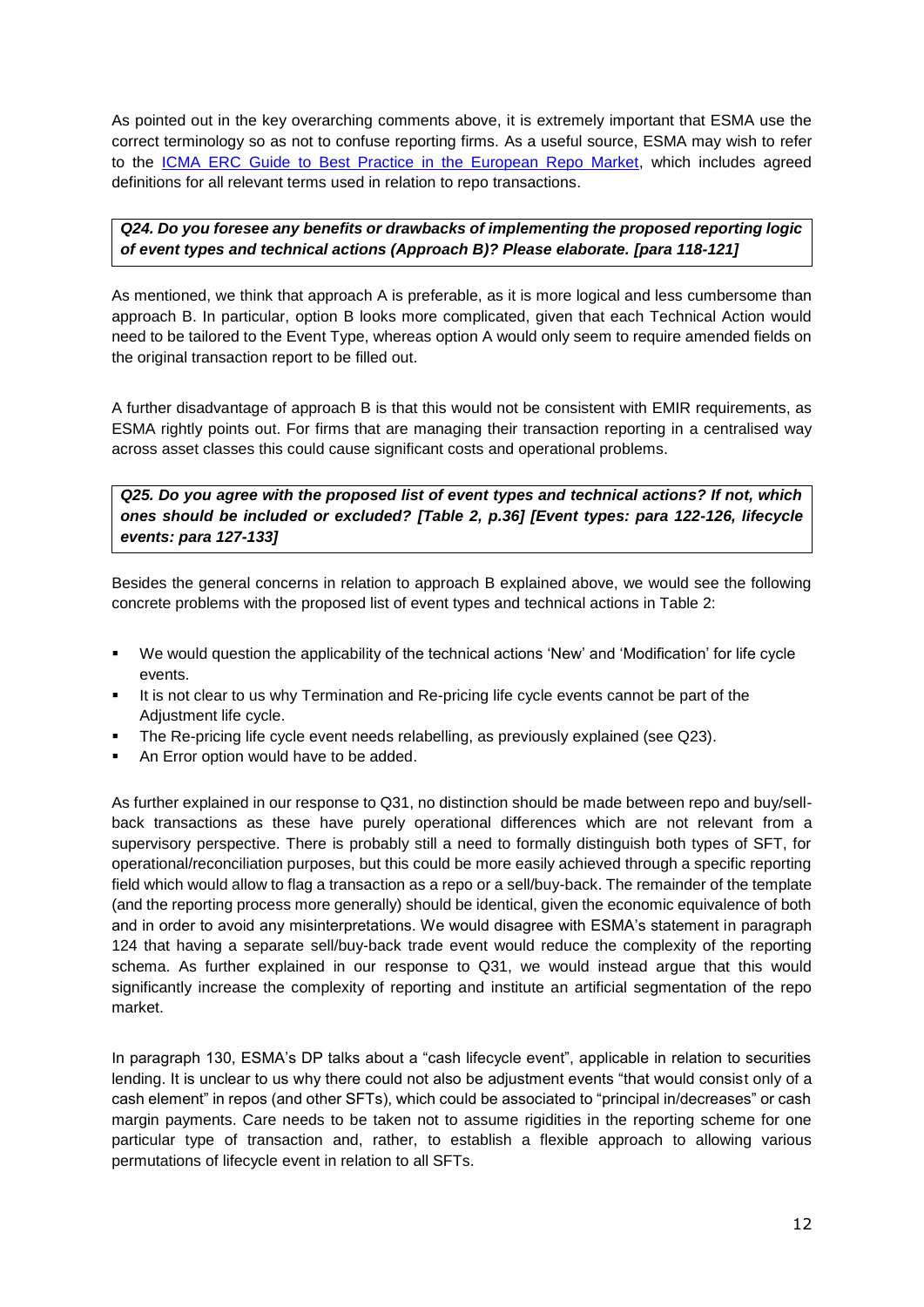*Q26. Do you foresee any need to introduce a unique reference identifier for the lifecycle events or for technical actions? Please elaborate. [para 136]*

We do not see a need for a unique reference identifier for lifecycle events or technical actions and would like to remark that this would be an extremely onerous exercise.

*Q27. From reporting perspective, do you foresee any drawbacks in keeping consistency with EMIR? If so, please indicate which ones? [para 137-139]*

As a general remark, we would like to stress again the importance of reducing the number of reporting fields to be completed by counterparties as much as possible in order to optimise the quality of the data to be received by authorities and to maximise matching rates. Several fields currently included in the template in ANNEX I can be easily derived from other information provided. Trade repositories or central utilities are clearly best placed for doing this task wherever possible. Any redundant fields should therefore be removed from the template in order to facilitate the matching of reports (see our specific comments on the data fields included in our response to Q19).

The direction of the trade is one example where this seems possible. We would recommend removing this field from the template in order to avoid potential ambiguities. It is also not clear why this information is relevant for supervisors. For repo, in most cases, the concept of buyer/seller is relatively straightforward and the information on the direction of the trade can be easily derived from the flows of the trade.

There are however scenarios where the distinction is much less clear and the "direction of the trade" reporting field could create some issues. One obvious example would be SFTs where securities are exchanged against securities (i.e. securities loans).

From a legal point, the direction of the trade (i.e. which counterparty is considered as buyer and which one as seller) should be clearly determined in the trade confirmation. This might however be less easy to derive for reporting purposes.

*Q28: Are the proposed rules for determination of buyer and seller sufficient? If not, in which scenarios it might not be clear what is the direction of the trade? Which rules can be proposed to accommodate for such scenarios? [para 140]*

Seller and Buyer are defined terms under the GMRA but parties to the agreement may act in either capacity under the agreement - this will be determined at transaction level.

In this context, we note CPMI-IOSCO's ongoing work on the "Harmonisation of key OTC derivatives data elements (other than UTI and UPI)" which, albeit being conducted in the context of OTC derivatives, may shortly provide a clarified approach for the identification of buyer/seller.

*Q29: Are the proposed rules consistent with the existing market conventions for determination of buyer and seller? If not, please provide alternative proposals. [para 140]*

The proposed rules in paragraph 140 appear to be consistent with the definitions of Seller and Buyer in the GMRA.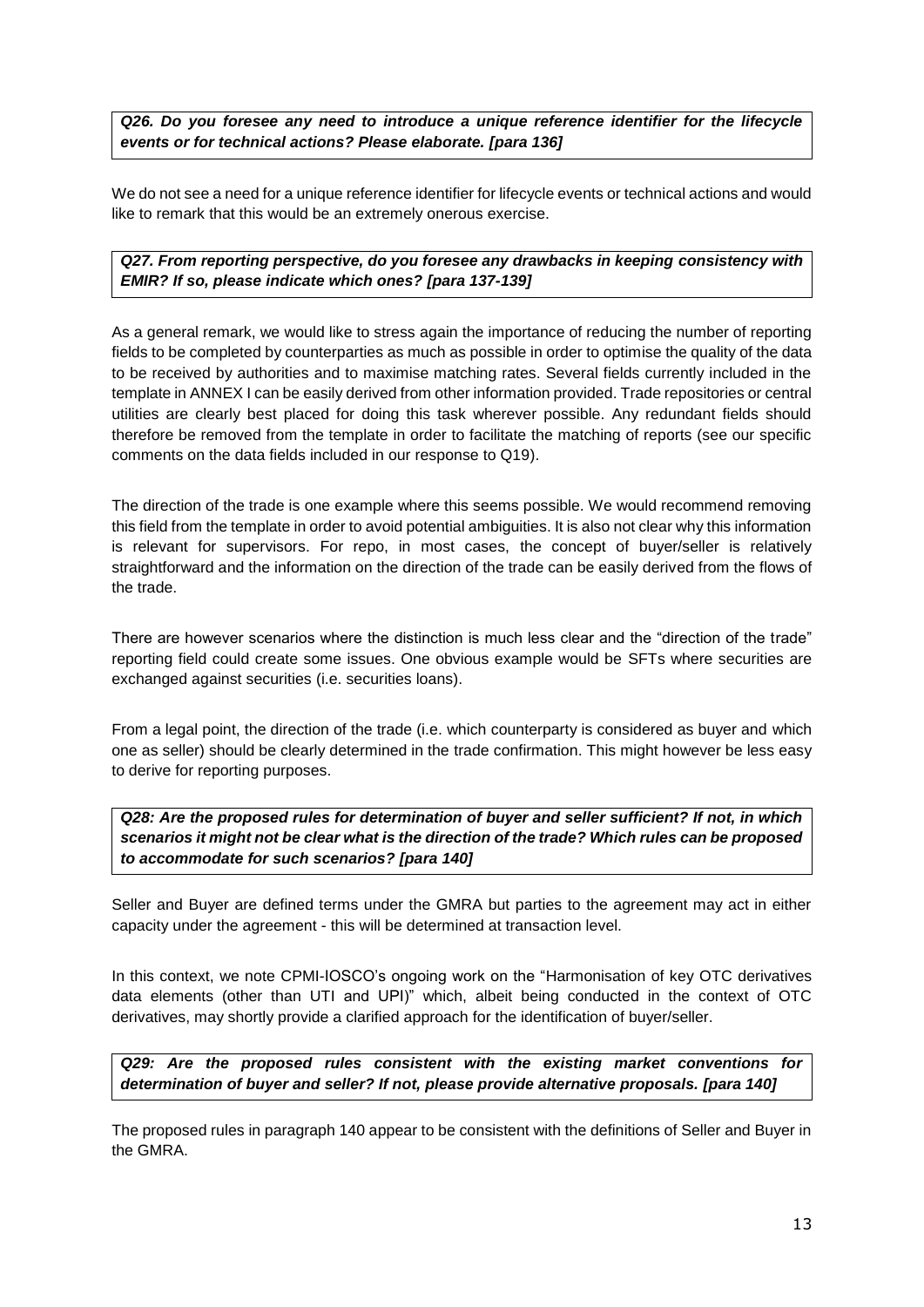*Q30. Are you aware of any other bilateral repo trade scenario? With the exception of tri-party agents that are documented in section 4.2.5, are there any other actors missing which is not a broker or counterparty? Please elaborate.*

In principle, the descriptions of the two bilateral repo scenarios seem accurate. We would however point out that we are not aware of any scenario in repo markets that involves a broker taking principal risk. Scenario 2 therefore does not seem relevant. The description of counterparty 3 as a broker acting on own account also seems inconsistent with ESMA's definition in paragraph 97 of a 'broker', which we understand aims to cover agents only.

Overall, the presentation of the second scenario is confusing and could be simplified. In particular, it is not clear to us why ESMA chose to depict a scenario with multiple counterparties involved, given that the outcome for reporting purposes will simply be three separate repo trades.

*Q31. Do you consider that the above scenarios also accurately capture the conclusion of buy/sell-back and sell/buy back trades? If not, what additional aspect should be included? Please elaborate.*

We agree with ESMA that the scenarios described accurately capture buy/sell-back and sell/buy-back trades.

In fact, the technical standards should not distinguish between repo and buy/sell-back trades. These are not substantially different instruments and it is not justified to duplicate the reporting framework. Provided that a sell/buy-back is documented, the only differences with a repurchase transaction are operational: there is no compensatory payment triggered by an income payment on the collateral; and margin and substitution are achieved by early termination and replacement. Note that compensatory payments are not reportable events in themselves, and that repurchase transactions can also use early termination and replacement. If a distinction is drawn between repurchase transactions and sell/buybacks, we believe it will create a false picture of the market and its behaviour.

For the same reason, we recommend merging the two reporting templates for repo and buy/sell-backs into a single template (see detailed comments on the data fields in our response to Q19) but including a field to distinguish the two types of repo.

The exceptional case of undocumented buy/sell-backs simply consists of two cash trades, one spot and the other forward, and is likely not seen as an SFT.

#### *Q32. Do you agree with the description of the repo scenarios?*

In relation to repo scenario 3, we do not agree with ESMA's statement in paragraph 149 (last bullet point) that "In the case of a bilateral trade (…) that the counterparties submit to clearing, Counterparty 1 and Counterparty 2 would need to also report the original bilateral trade." We would like to point out that in the case of repo the initial bilateral trade will typically be conditional on the CCP-clearing actually taking place. If, for any reason, the trade cannot subsequently be submitted to the CCP, the initial trade will not be valid. Post-trade registration to the CCP should therefore be treated in exactly the same way as CCP-clearing. No report of the initial trade should be requested as this would be redundant and misleading. We understand that this is different from the practice in OTC derivatives markets for instance where the validity of the initial trade is often not dependent on the subsequent registration by the CCP and where the reporting of the initial trade would therefore make more sense.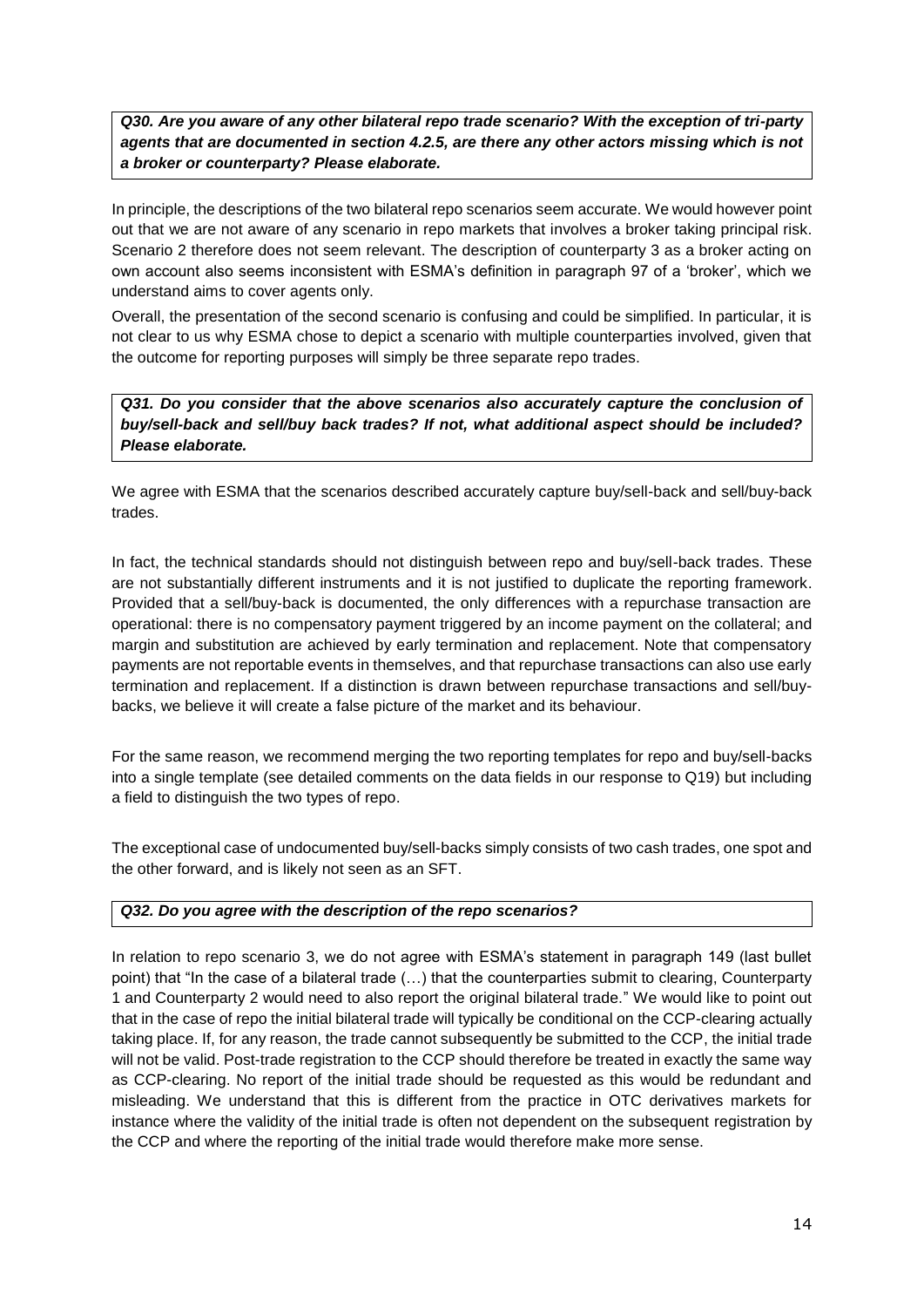Regarding scenario 4, we would remark that this is not a common scenario in the European repo market. We understand that the service as clearing member (CM) for repo has been offered by banks in the past, but this seems to be disappearing as a business model.

We agree with ESMA that repo scenario 5 ("agency clearing model") does not exist in Europe and is therefore hypothetical. We are also not aware that this scenario exists in other jurisdictions. We understand that there are initiatives to develop a similar model but it is unclear whether this is feasible.

#### *Q33. Are you aware of any other repo scenarios involving CCPs?*

No.

# *Q34. Are there any other scenarios that should be discussed? Please elaborate.*

A scenario similar to the securities lending scenario 2 ("bilateral securities lending trade with agency intermediary") also exists in the repo space. For the sake of completeness, an additional scenario should thus be added covering such agency repo.

*Q35. Do you consider that the documented scenarios capture accurately the conclusion of buy/sell-back trades? If not, what additional aspects should be considered?*

Yes. See our response to Q31.

*Q36. According to market practices, can buy/sell-back and sell/buy back trades involve a CCP?*

Yes, in the same way as repo trades.

*Q37. Are there any other actors missing which are not mentioned above, considering that triparty agents are be covered in section 4.2.5? Please elaborate.*

No.

*Q72. Do you foresee any issues with reporting information on SFT involving tri-party by the T+1 reporting deadline? If so, which ones – availability of collateral data, timeliness of the information, etc.? Please elaborate. [para 183-185]*

As mentioned in our comments to Q16 and section 4.3.5 on collateral reporting below, information on collateral is typically only available after settlement date, ie once the collateral has been allocated. In most cases this would not allow firms to report this information by the proposed deadline on T+1.

In the case of tri-party repo more specifically, it is important to note that all the related collateral management activity is being outsourced to the relevant tri-party agent. Counterparties are not independently aware of the underlying collateral movements which are very frequent and run by triparty agents mostly based on automated optimisation algorithms. Reporting firms will have to rely for reporting purposes entirely on the information provided by tri-party agents, which they would simply pass on to trade repositories. This additional step in the reporting chain seems unnecessary and will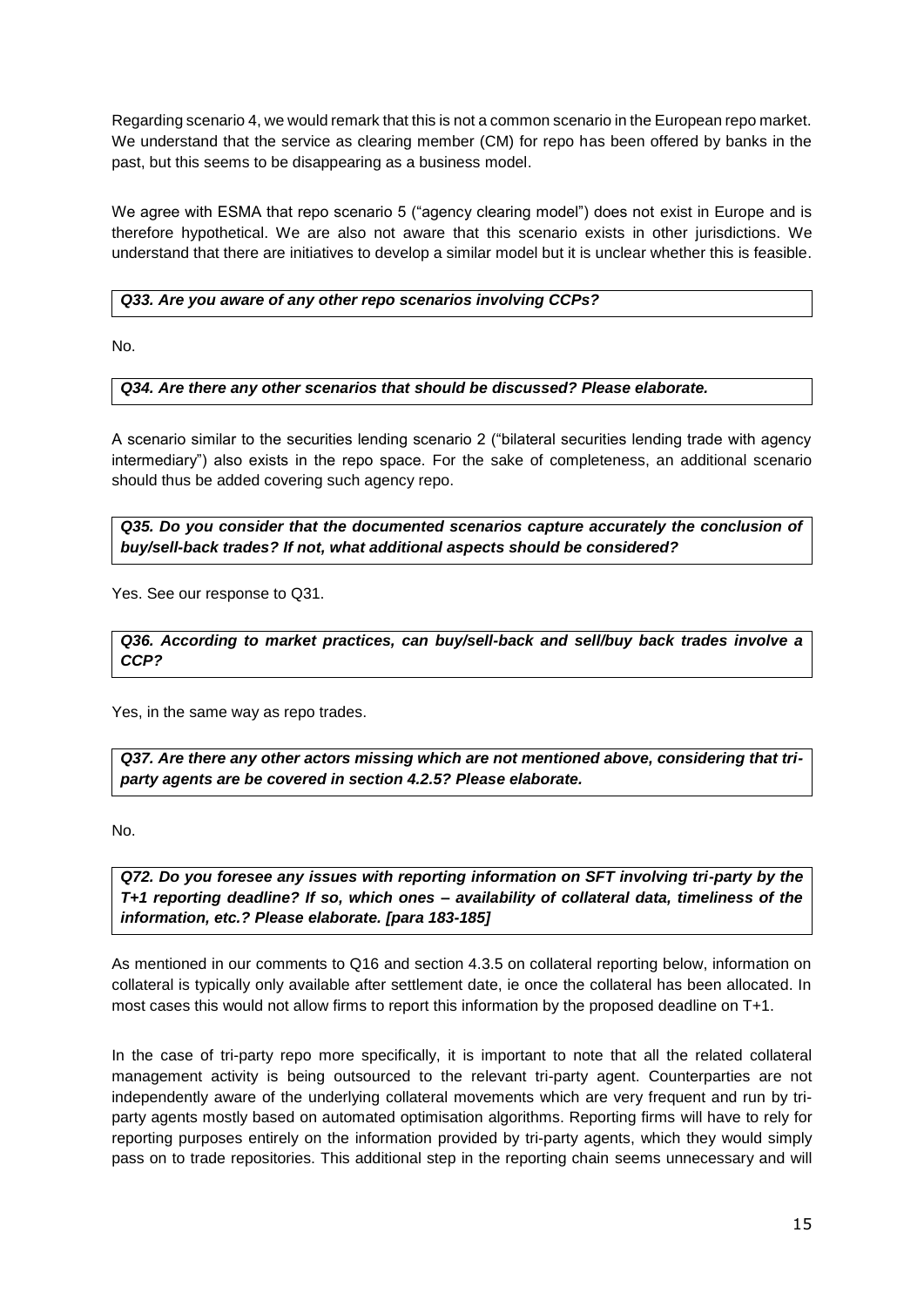make it even more challenging for firms to meet the proposed timeline for reporting. It might also lead to further delays in case tri-party agents do not provide the data on time.

What matters for firms using triparty agents is that they have clearly specified the eligible collateral (the collateral "basket") and that they are provided with evidence that, at each point in time, an adequate amount of the specified collateral is correctly in place. The specific details of which collateral is being used, from amongst the population of eligible collateral, at a specific point in time is of secondary importance.

In line with the Key Overarching Comments above, we would therefore remark that tri-party agents are clearly best placed to provide the information on collateral allocation directly to trade repositories. Extracting the required reports directly from tri-party agents would promise significant benefits in terms of increased efficiency (economies of scale), better data quality as well as timeliness of reporting.

Finally, we would also note that there needs to be a consistent approach on the applicable data cut off times in relation to tri-party collateral information. In particular, this needs to take into account the global nature of the business, including tri-party agents.

# **4.3 Content and structure of the SFT report**

*Q73. Would you agree with the proposed split between the counterparty and transaction data? [para 187]*

Yes. We agree with a split in counterparty and transaction data, which is consistent with current practice. As regards some of the individual fields, the underlying rationale for the proposed split is in some cases less clear (see our specific comments on the data fields included in our response to Q19).

# *Q74. Is the reporting of the country code sufficient to identify branches? If no, what additional elements would SFT reporting need to include? [para 191]*

As ESMA rightly states, the LEI ROC is currently working on a system to identify branches within the Global LEI System. Using this consistent global approach to identify branches for the purpose of SFTR reporting would clearly be preferable. Creating an inconsistent interim solution, and requiring firms to implement this solution, should be avoided if at all possible. This is true in particular for the reporting of non-EU branches of EU counterparties, which, as ESMA points out in paragraph 192, will only be relevant for the global aggregation of data by the FSB.

In case the LEI branch identification is not available by the time that SFTR reporting goes live and ESMA nevertheless decides that the identification of branches needs to be available from the start, the ISO country code seems to be sufficient for the purposes stated by ESMA in paragraph 190 and seems also in line with revised EMIR requirements.

#### *Q75. Do you foresee any costs in implementing such type of identification?*

As stated above, an interim solution based solely on the ISO country code would cause incremental implementation costs as firms would have to source the ISO 3166 country code for reporting purposes, and programme them into the SFT reporting. In addition, as pointed out in our response to question 27, any additional field introduces potential problems for the matching of reports and should be avoided unless strictly necessary for supervisory purposes.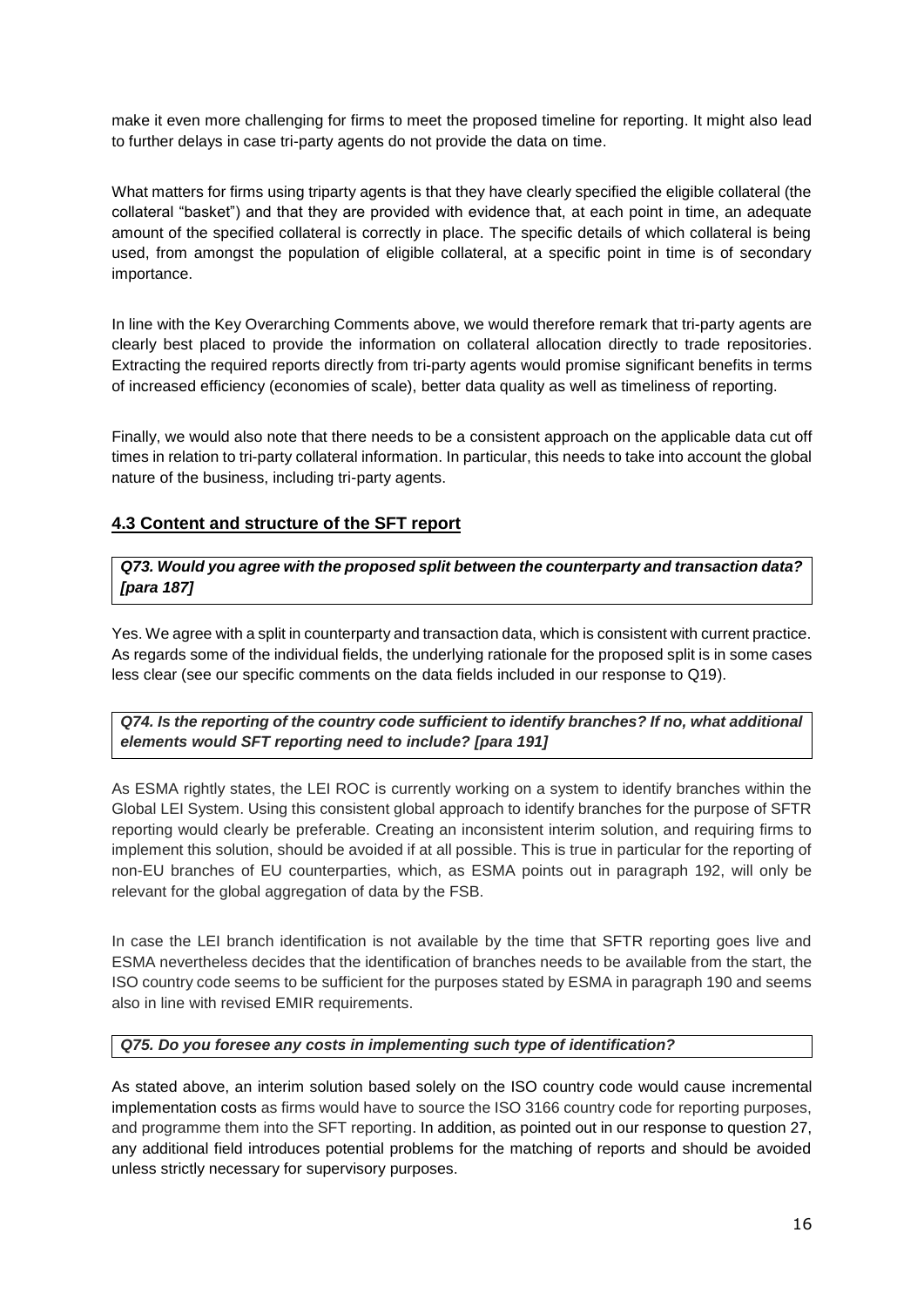*Q76. Would it be possible to establish a more granular identification of the branches? If yes, what additional elements would SFT reporting need to include and what would be the associated costs?*

In line with the arguments above, a more granular approach would seem unnecessary and should be avoided, as it would further increase the costs of such interim solution.

*Q77. What are the potential benefits of more granular identification of branches? Please elaborate.*

N/A

*Q78. Are there any situations different from the described above where the actual transfers between headquarters and branches or between branches can be considered transactions and therefore be reportable under SFTR? Please provide specific examples. [para 193-196; Table 3]*

No. We agree with the reasoning of ESMA in paragraph 194.

*Q79. Are there any other cases which are not identified above, where the beneficiaries and the counterparties will be different? Please elaborate. [para 197-200]*

We agree in principle with the approach proposed by ESMA and would agree that the beneficiary concept is of limited applicability for SFTs. Irrespective, it is also important to note that under EMIR a beneficiary, where applicable, is only identified by one of the counterparties to the transaction, i.e. the relevant counterparty to which the beneficiary is known.

The last sentence of paragraph 200 is not clear to us. What does ESMA mean with concluded "on behalf of another entity"? How would this differ from the repo trade scenarios described above involving a broker? If the broker executes on behalf of a client, i.e. as an agent, the client would be considered as counterparty and would therefore report the trade. In case the broker executes the trade on own account, it is considered as counterparty and would report the trade. In this case, it is not possible to attribute the trade to an underlying beneficiary either (as this would be reported subsequently as a separate trade).

*Q80. Do you agree with the proposal to link the legs of a cleared transaction by using a common identifier? [para 201-217; summary table 4, p.63]*

We do not believe that the linking of cleared transactions would add significant value in terms of the objectives outlined by ESMA in paragraph 203. In particular, it is not clear to us how the ability for supervisors to link trades would help in a significant way to identify financial stability risks. The information on interconnectedness will not be significant from a supervisory perspective, given that parties clearing across a CCP will be trading anonymously, except in the cases of transactions cleared post trade, which are a small proportion of CCP business (declining in share and often a temporary expedient until an ATS link can be set up). As pointed out in our response to Q32, we also do not believe that it is justified from a risk perspective to distinguish the latter from CCP-cleared trades executed electronically, given that their validity is dependent on the clearing taking place.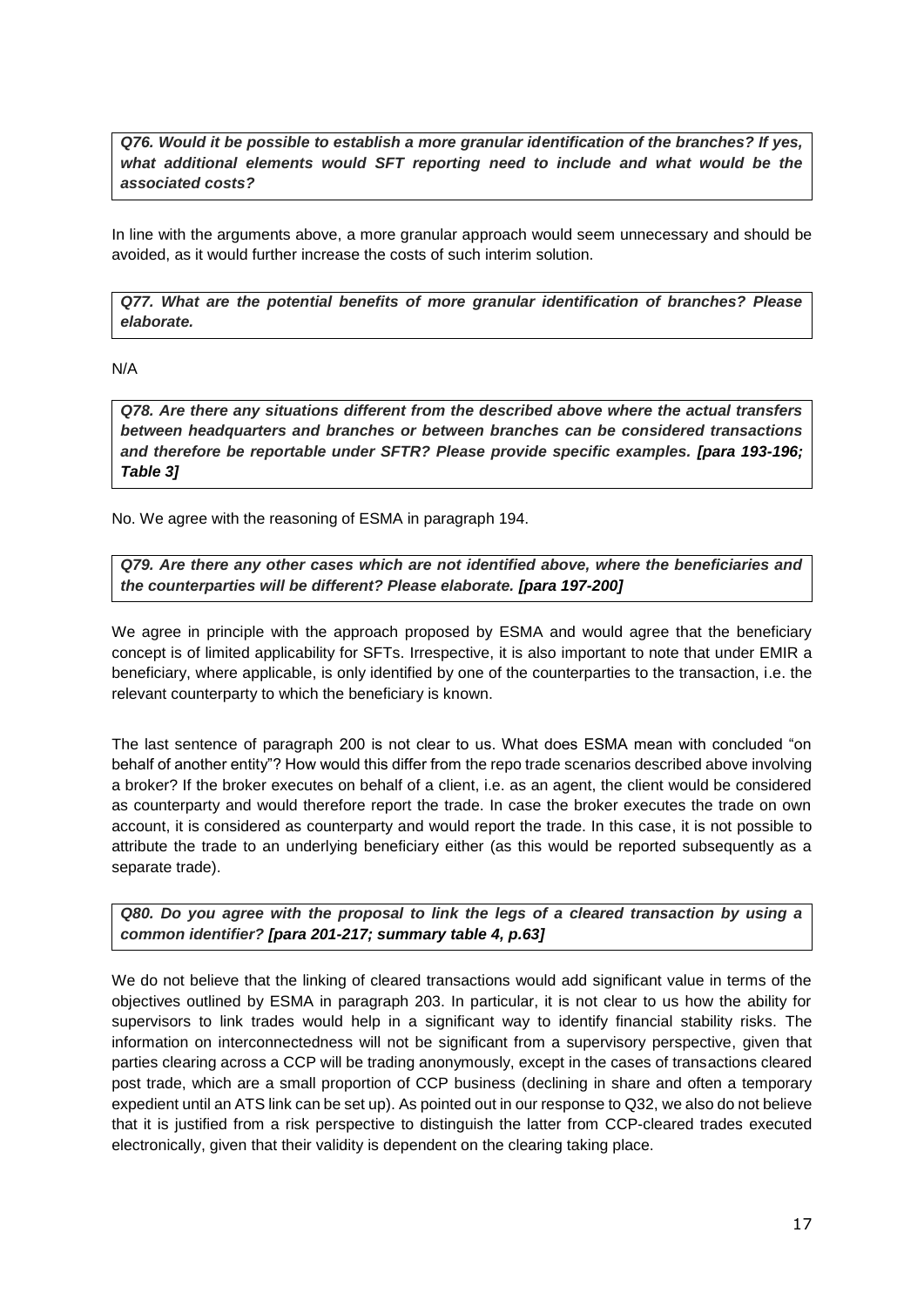Rather, what clearly matters in this context is the robustness of the CCP, as it is the counterparty to every CCP-cleared trade, and this is indeed the subject of significant separate work streams to ensure that there is a regime which provides in a satisfactory manner for CCP recovery and resolution. The focus should be on CCPs and their exposure to particular counterparties, and vice-versa, instead of trying to look at links across a CCP which do not themselves represent principal risks. And it should be borne in mind that CCPs already actively limit concentration risk to members, as well as providing netting and collateralising exposures. CCPs themselves, as reporting entities, will be able to identify any problems in the matched nature of their cleared trade activity and to identify separately where they are engaged in SFTs as part of their own treasury/collateral management activity.

Finally, as ESMA points out in paragraph 208, the only case where the linking of SFTs could have some merit in this respect would be the principal clearing model. As pointed out in our response to Q32 above, this model is not very common in the repo market. With this in mind, it is unlikely that any information or consequence regarding dominant market players or high levels of interconnectedness can be identified through the linking of SFTs.

As a more general remark, we would question ESMA's underlying logic set out in paragraph 201. We do not believe that by ensuring that information on individual SFTs is "as comprehensive as reasonably possible" authorities would necessarily be in a position to "engage in richer network analysis of the structure and dynamics of the SFT market". As pointed out in the Key Overarching Comments above, in our view it will be better to focus on what most specifically needs to be known from a supervisory perspective and to ensure that this is accurately established rather than clouding the picture with more data just because it might theoretically prove interesting and thus causing costs and data inaccuracies that strictly need not be suffered.

#### *Q81. Could you suggest robust alternative ways of linking SFT reports?*

As pointed out above, we do not believe that the linking of SFTs is necessary. If it is nevertheless decided that a linking of (certain) SFTs is necessary, the concept should at least be consistent with the EMIR approach (although the rationale for linking derivative trades under EMIR is different).

*Q82. Are the different cases of collateral allocation accurately described in paragraphs 221- 226? If not, please indicate the relevant differences with market practices and please describe the availability of information for each and every case? [Para 221-226]*

#### 1. Trade based collateral allocation vs net exposure collateral allocation (221-224)

For repo, trade-based collateral allocation is more relevant. Collateral allocation based on net exposure is however also possible, in particular in relation to open repo and triparty repo.

In relation to Table 6 (p.65-68), it is not clear to us how a one-to-many relationship between SFT and collateral can exist in row 1 (repo trade not involving collateral pool or collateral basket). How would this differ from the case of an SFT secured against an applicably defined collateral basket?

#### 2. Collateral allocation on trade date vs collateral allocation on value date (225-226)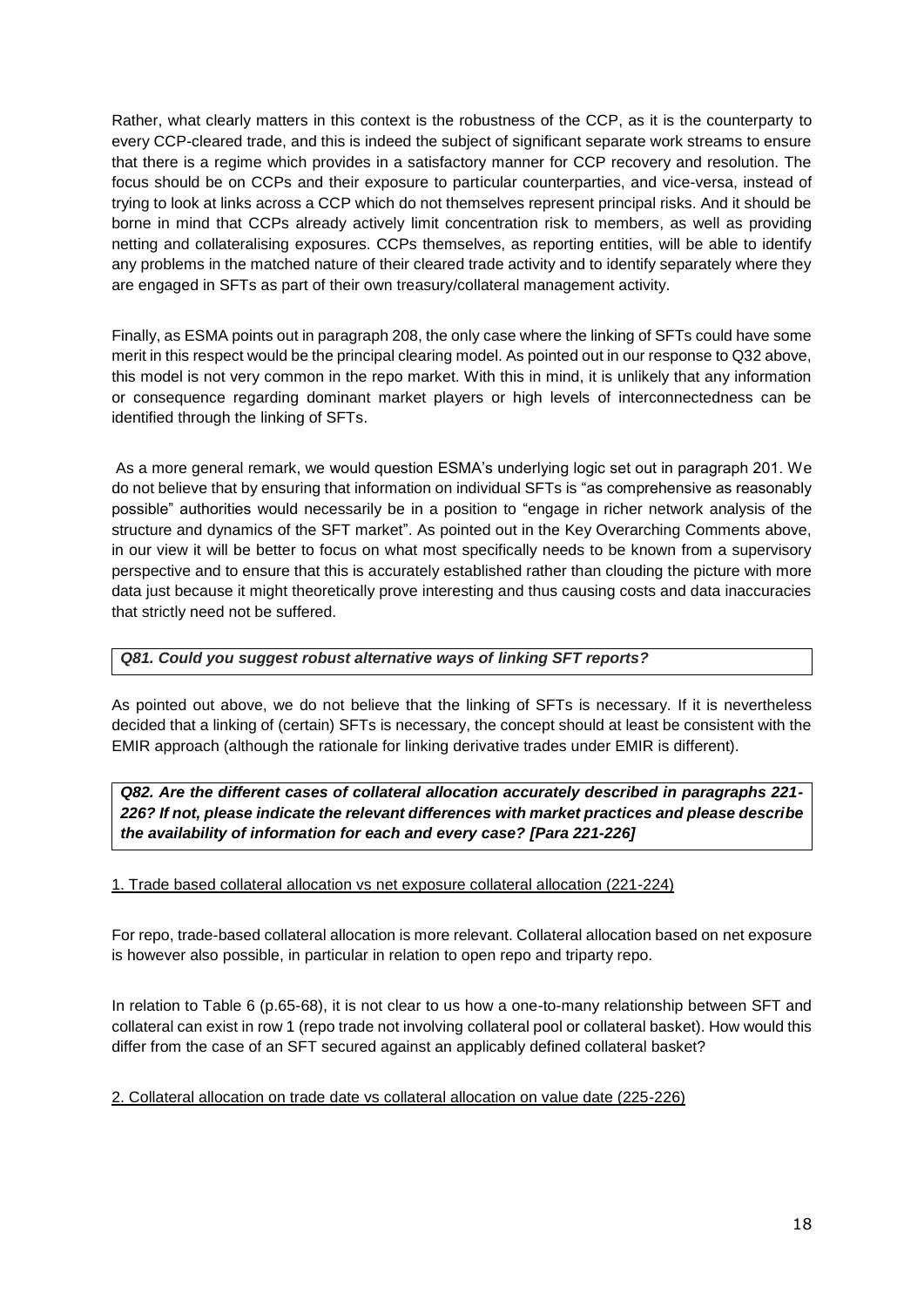From a repo perspective, the description in paragraphs 225 and 226 is generally accurate. For further considerations in relation to other SFT types, we refer ESMA to the respective responses of other associations, in particular ISLA for securities lending and AFME for margin lending.

*Q83. Is the assumption correct that mainly securities lending would require the reporting of cash collateral? If no, for which other types of SFTs is the cash collateral element required? Please elaborate. [Para 228-229]*

In principle, the assumption is correct, but note that in case of triparty repo the use of cash collateral does occur to a very limited extent as a temporary expedient where non-cash collateral is unavailable.

It is also important to note that variation margin for repo can consist of both securities and cash. Depending on whether and how variation margin balances need to be reported, this may therefore require the provision of a cash collateral element in the case of repo as well. As explained in our comments to Q16, we note that margining is generally conducted at a portfolio level.

#### *Q84. Does the practice to collateralise a transaction in several amounts in different currencies exist? Please elaborate. [Para 228-229]*

No, not at transaction level.

*Q85. Do you foresee any issues on reporting the specified information for individual securities or commodities provided as collateral? If yes, please elaborate. [para 230-232 & Table 9]*

Some of the fields proposed in table 9 (p.71) are redundant and should be removed. See our comments on the full template included in our response to Q19 above.

In particular, if the ISIN is reported, there should be no need to report the currency of quotation, collateral quality, issuer LEI, jurisdiction of issuer or the maturity date. All this information can be easily derived by the TR, as these are associated static data details; and there will be less scope for reporting error if this referencing is done once by the TR, rather than each and every reporting entity having to separately perform the task. Also, if a transaction is reported as a repo and/or as under a recognised repo master agreement, there is no need to report whether the collateral is available for re-use, as this can be taken as given. Again, the less reporting is required, the lower the error rate.

#### *Q86. Are there any situations in which there can be multiple haircuts (one per each collateral element) for a given SFT? Please elaborate. [para 230-232]*

Yes. In the case of a collateral basket with multiple securities, multiple haircuts can be applied (since the haircut is directly related to the specific underlying collateral security). This is done routinely in triparty scenarios and is also envisaged in the GMRA.

Q87. Would you agree that the reporting counterparties can provide a unique identification of *the collateral pool in their initial reporting of an SFT? If no, please provide the reasons as to why this would not be the case. [Para 234-240]*

Firms should be able to provide a unique identification for collateral pools. In some cases, an ISIN code will be available for sufficiently standardised collateral pools. In all other cases, firms should be able to receive a proprietary identification code from the relevant agents.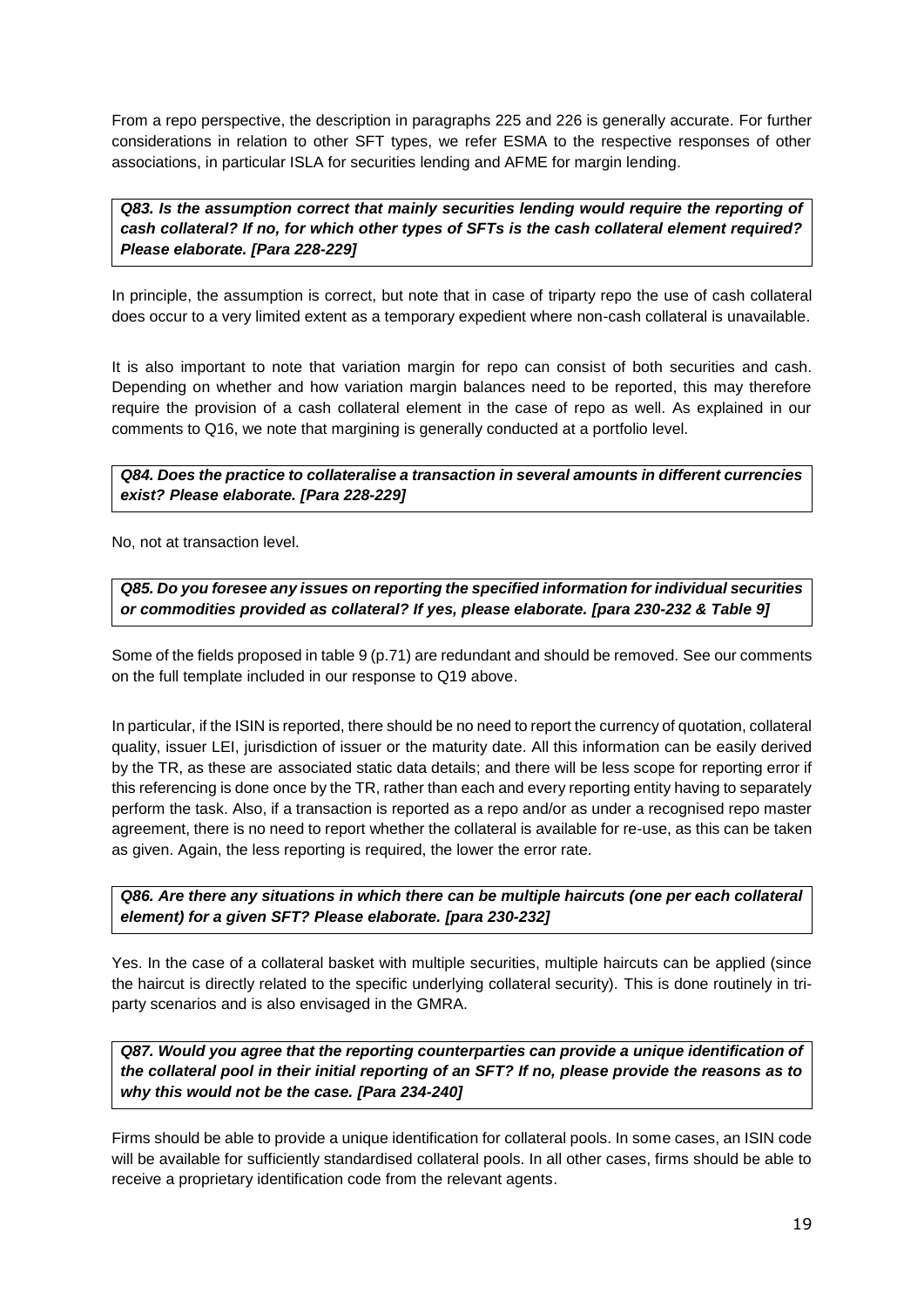*Q88. Are there cases where a counterparties to a repo, including those executed against a collateral pool, would not be able to provide the collateral with the initial reporting of the repo trade? If yes, please explain. [Para 234-240]*

In most cases, especially in the case of collateral pools, the specific applicable collateral allocation will not be available on T+1 when the initial report is due. Exceptions would be trades that are settled on a same day basis i.e. T+0. Collateral pools can be very widely defined, e.g. covering both equities and fixed income, so it would be wrong to make any assumptions about collateralisation ahead of allocation.

*Q89. Are there any issues to report the collateral allocation based on the aforementioned approach? Please elaborate. [Para 234-240]*

See response to Q88.

*Q90. In the case of collateral pool, which of the data elements included in Table 1 would be reported by the T+1 reporting deadline? Please elaborate. [Para 234-240]*

By the T+1 reporting deadline only very limited information on collateral is available and can be reported. It is not clear which table the question refers to. If this refers to the collateral elements included in table 1 of ANNEX I (i.e. fields 16-19 of the template), please refer to our response to Q113-117 on re-use and our specific comments on ANNEX I included in our response to Q19.

*Q91. Which option for reporting of collateral would be in your opinion easier to implement, i.e. always reporting of collateral in a separate message (option 2) or reporting of collateral together with other transaction data when the collateral is known by the reporting deadline (option 1)? [Para 241-242]*

Most firms would expect to submit separate messages for reporting collateral and other transaction data. This would seem more logical from an operational perspective and should be permitted. Some firms (in particular smaller ones) might nevertheless find it more practical to submit both reports in a single message. We would therefore recommend to leave both options open for firms, given that this does not seem to compromise the consistency of the reports.

*Q92. What are the benefits and potential challenges related to either approach? Please elaborate. [Para 241-242]*

See response to Q91.

*Q93. Do you foresee any challenges with the proposed approach for reporting updates to collateral? What alternatives would you propose? Please elaborate. [Para 243]*

A full snapshot is considered easier and more reliable by most member firms and would also minimise reconciliation issues; but again it may be that some firms are organised in such a way that they would find incremental reporting to be preferable so retaining flexibility to report either way would be the best approach. In line with our remarks above, it is again important to note that the format and content of the collateral update reports will in many cases depend on the information that firms receive from tri-party agents.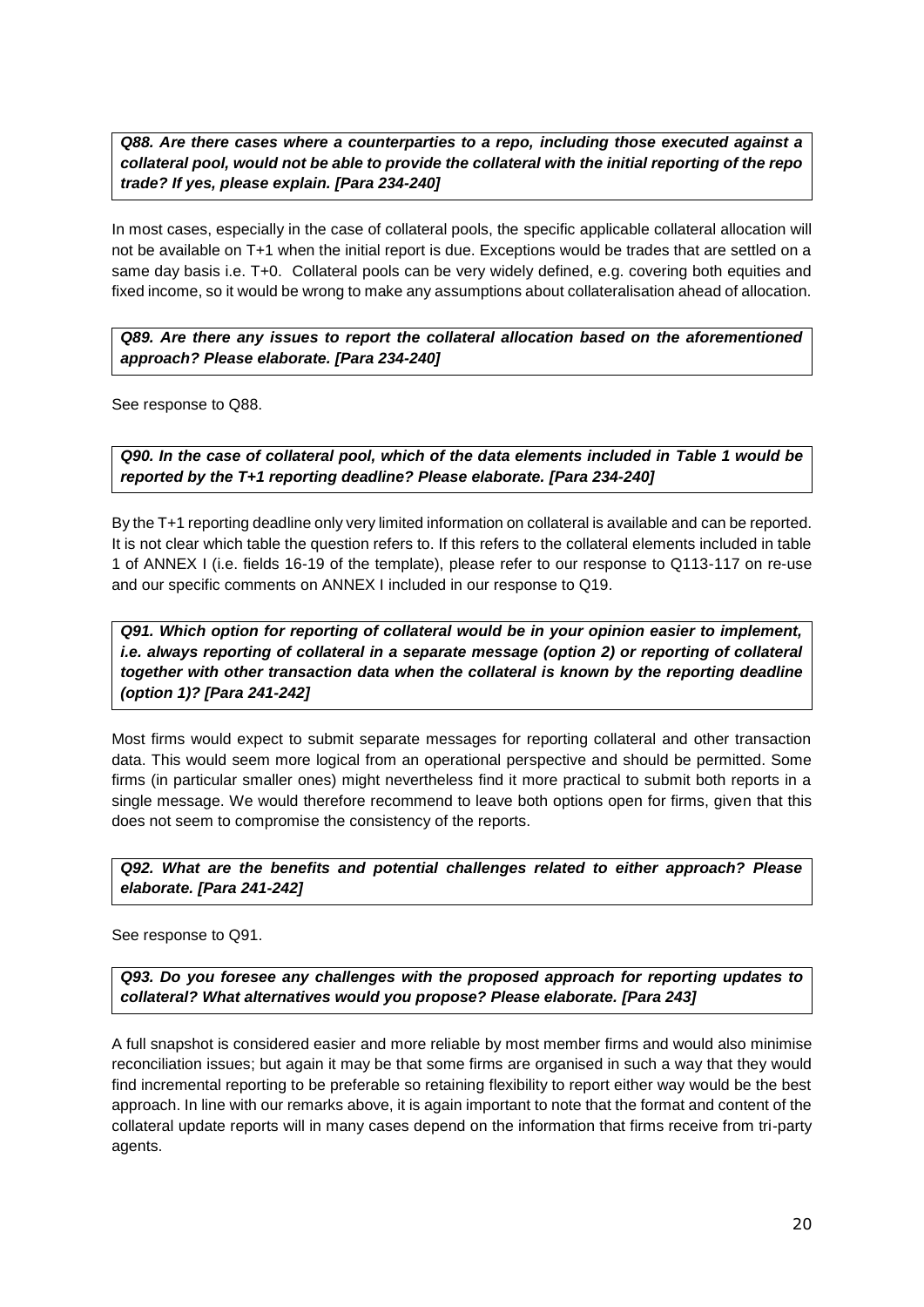*Q94. Is it possible to link the reports on changes in collateral resulting from the net exposure to the original SFT transactions via a unique portfolio identifier, which could be added to the original transactions when they are reported? [Para 244-246]*

We do not believe that the concept described by ESMA in paragraphs 244-246 is relevant for repo. According to standard market practice, margin calls (i.e. netting of SFT exposures) are done at a counterparty basis for all bilateral repo trades outstanding between two counterparties. The same is true for CCP margin calls and in the case of tri-party repo, where the exposure is managed by tri-party agents.

# *Q115. Do you see other ways to calculate the collateral re-use for a given SFT? [Para 256-266]*

A possible alternative way to calculate re-use would be option 3 put forward by the FSB, which is not included in ESMA's discussion paper (see further in response to Q117 below).

#### *Q117. Which alternatives do you see to estimate the collateral re-use?*

Re-use is a very problematic element and generally with fungible securities it will not be possible to define if collateral received under TTCA (GMRA) has been re-used or not. ESMA should fully respect the exception which has been deliberately provided for in the language of SFTR Article 4, limiting itself to collecting information on the amount of re-use of distinguishable collateral (and taking into account the technical specificities of pools of assets); and should not pre-empt any decisions which may come out of the FSB's ongoing work in this area.

The ICMA ERCC has submitted a detailed response to the FSB's consultation on *Possible Measures of Non-Cash Collateral Re-Use*, in which concerns about this topic are more fully elaborated. A copy of that response submission is annexed to this consultation response and is also available on the ICMA website.<sup>4</sup> ESMA is respectfully requested to treat the content thereof as an integral part of this ICMA ERCC response.

In particular, the ICMA ERCC considers that the tracking of specific, individual collateral securities is not feasible and does not see that there is a necessary justification for such tracking to take place. It is not typically possible to clearly state if collateral has been reused or not, as a result of which any attempt to measure re-use inevitably involves the inclusion of assumptions. Whilst alternative ways to measure re-use can be posited, their outcomes will vary dependent on the assumptions being made – in truth it can only be said for certain that the amount of re-use falls between some minimum and maximum values. Hence great care needs to be taken before drawing conclusions from any attempt to measure re-use and it appears likely that such an exercise could easily incur costs for little or no meaningful benefit. Thus, in case there is to be an attempt to measure re-use the ICMA ERCC believes this should be done with the least incremental cost and it appears that this then favours using the FSB's option 3. Re-use plays an important role in the effective functioning of repo and collateral markets, which lie at the heart of the financial market system, so actions which might unduly inhibit collateral re-use need to be avoided.

*Q118. When the information on collateral availability for re-use becomes available? On trade date (T) or at the latest by T+1? [Para 267-268]*

<sup>-</sup><sup>4</sup> The final ICMA ERCC response to the FSB is available here[: http://www.icmagroup.org/assets/documents/Regulatory/ERC-](http://www.icmagroup.org/assets/documents/Regulatory/ERC-Contributions/FSB-re-use-CP_ERCC-response-180416.pdf)[Contributions/FSB-re-use-CP\\_ERCC-response-180416.pdf](http://www.icmagroup.org/assets/documents/Regulatory/ERC-Contributions/FSB-re-use-CP_ERCC-response-180416.pdf)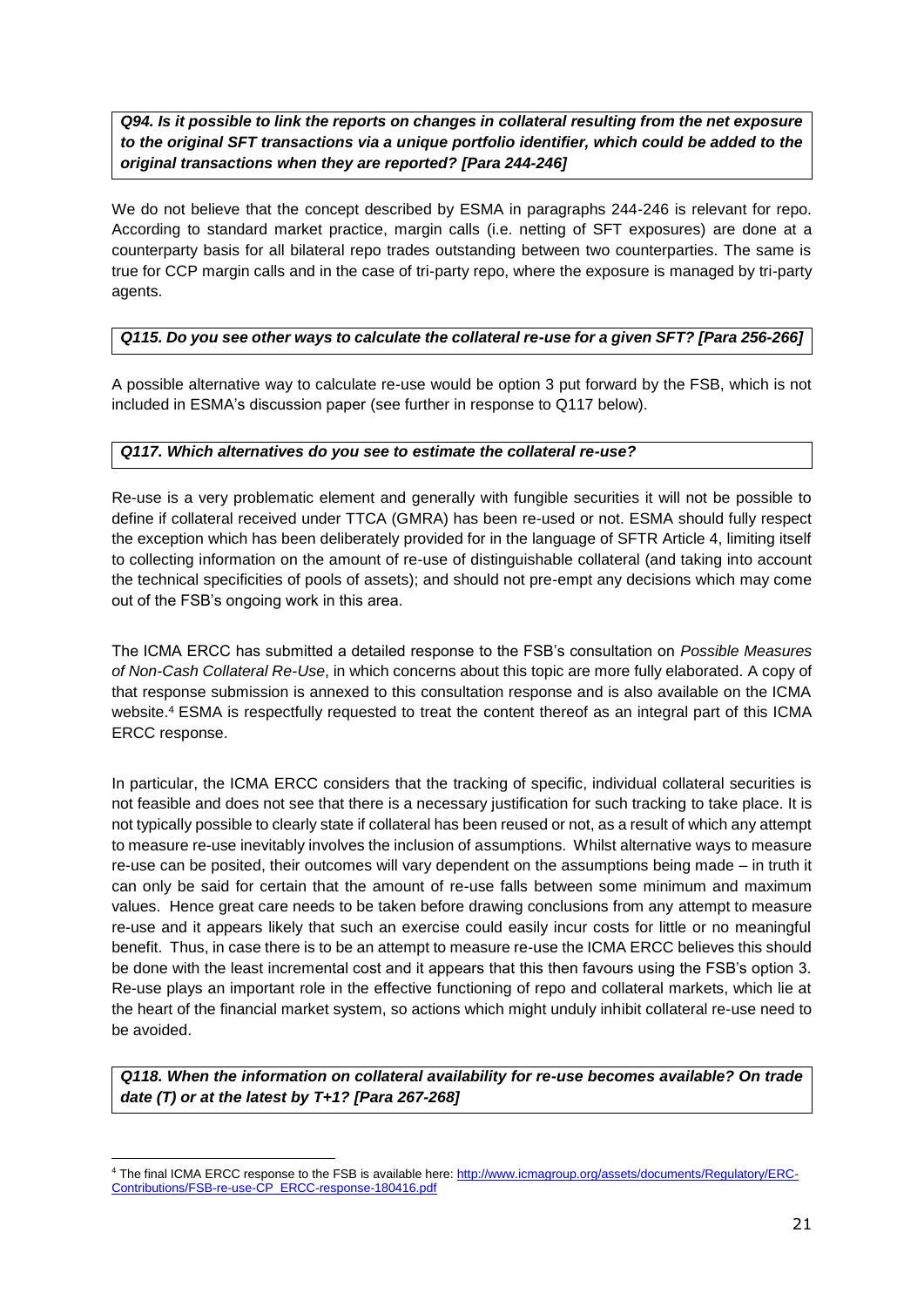Collateral transferred under a GMRA or GMSLA is done so on a title transfer basis, passing outright legal and beneficial ownership from one party to the other (TTCAs- title transfer collateral arrangements). Therefore, any collateral transferred under the GMRA is available for use by the recipient. This information should be available as soon as it is determined that the transaction takes place under a GMRA.

*Q119. Is it possible to automatically derive the collateral re-use in some cases given the nature of the SFT (meaning based on the GMRA, GMSLA or other forms of legal agreements)? If yes, please describe these cases and how the information could be derived. Please explain if deviations could be drafted within legal agreements to deviate from the re-usability. [Para 267- 268]*

As explained above, if the collateral is transferred under the GMRA, legal and beneficial ownership is transferred as a matter of contract. Substantive deviations from the market standard agreement may undermine the legal characterisation of the arrangements as TTCAs and so market participants exercise caution when making amendments in order to mitigate recharacterisation risk.

#### Comments regarding Section 4.3.6 (Clearing information):

As already explained above, bilateral repo trades that are submitted subsequently to the CCP (and are contingent on CCP-clearing) should be treated in exactly the same way as CCP-cleared trades. No initial report of the contingent trade should be required.

Regarding the rationale for collecting clearing information set out by ESMA in paragraph 269, we would like to stress that the different objectives mentioned can be achieved far more effectively and efficiently by collecting information directly from CCPs. It does not seem to make sense to collect this information through SFTR transaction reporting from counterparties given that all the relevant information is readily available from CCPs. This applies in particular to points (b) (CCP exposure), (c) (market share of clearing members), (d) (collateral types) and (h) (full set of trades) listed by ESMA.

On the proposed clearing related reporting fields more specifically, we would note that these can all be derived directly from CCP reports provided under SFTR. In case a repo is CCP-cleared the CCP becomes the counterparty to the trade and will be identified through the LEI. This information would in turn allow to populate the 'clearing indicator' and the 'CCP' field. The proposed field 'clearing timestamp' should be populated directly by the CCP. Information on 'CCP clearing members' would be also more efficiently provided directly by CCPs. Given that all the requested information will be available, we would suggest that ESMA remove all the clearing related fields from the template in Annex I.

# *Q120. Do you agree with the rationale for collection of information on the settlement set out in this section? [para 273-275 & 280]*

As ESMA points out in paragraph 275, the CSD Regulation contains detailed record-keeping and reporting requirements for CSDs, including on securities financing transactions (see ESMA's final draft ITS on CSD requirements (Regulation 3) submitted to the Commission on 28 September 2015, in particular Annex IV). More specifically, CSDs must maintain for at least ten years all the records and data on all the services that they may provide, including transaction data on collateral management services that involve the processing of SFTs. We believe that the information received through CSDR reporting should be sufficient for regulators to monitor potential financial stability risks posed by CSDs, in particular as they relate to "concentration at the level of settlement". We do not believe that additional information on settlement needs to be collected under the SFTR. This clearly duplicates CSDR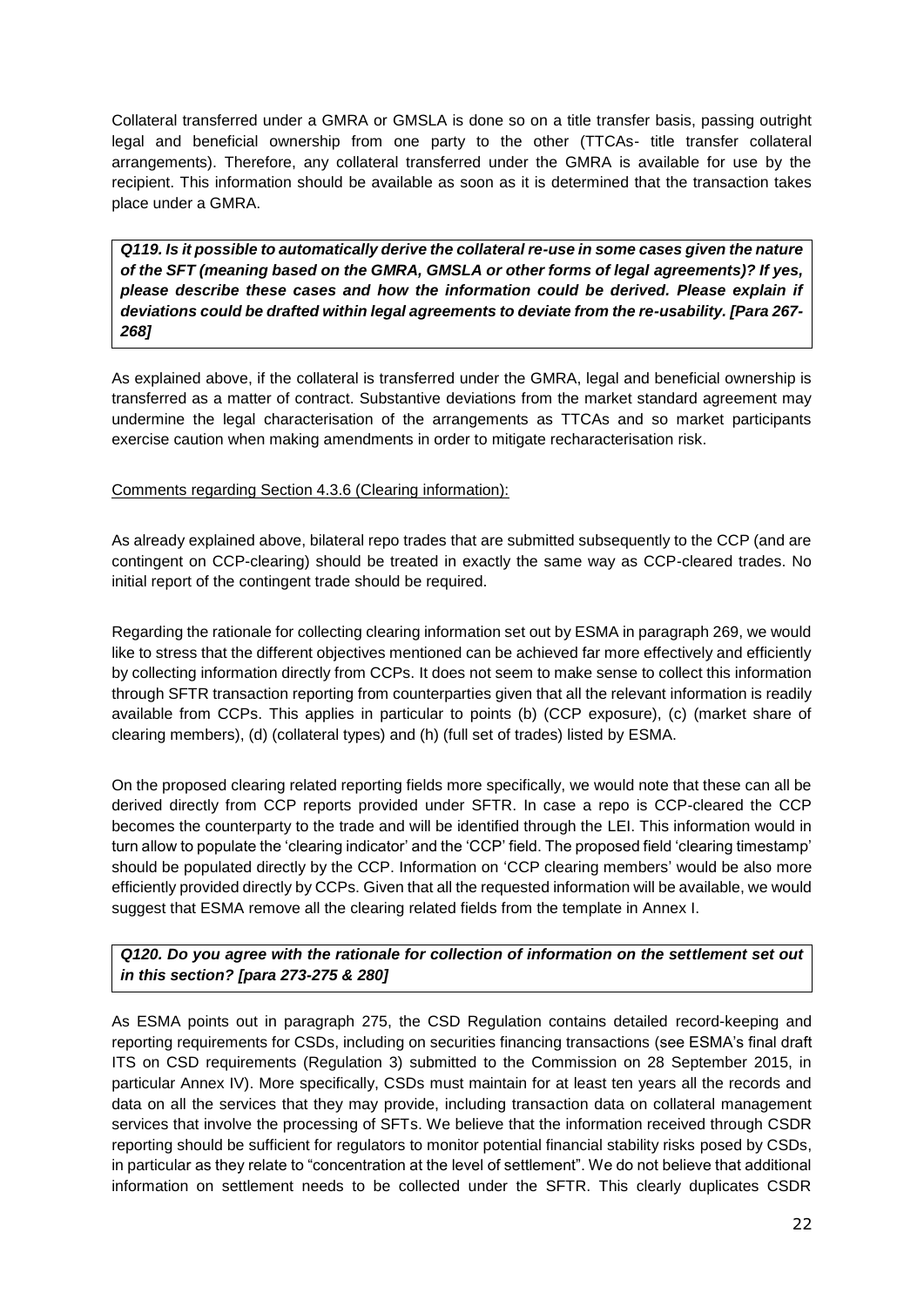requirements and would also not be in line with the approach proposed by the FSB, as ESMA rightly notes. The CSDR provides a far more appropriate framework to monitor settlement concentrations and dependencies as well as CSD risks more generally, also given that it encompasses all settlement activity, in particular, cash transactions, whereas SFTR would not.

More generally, the underlying ESMA analysis, in particular in paragraph 280, seems to be based on a misperception of the CSDs' role in the settlement process and their risk profile. CSDs are highly regulated and low risk market infrastructures. Unlike CCPs, CSDs do not mutualise the risk of their participants. We do not think that it is correct to argue that they contribute to 'interconnectedness', are channels for 'contagion' and help build up leverage through re-use, at least in the accepted sense of having a significant potential to trigger and transmit stress as a result of activities they have undertaken as principals. CSDs are operational conduits for the processing of transactions. They do indeed 'facilitate' SFTs but this is very different from conducting them for own account. The ancillary banking activities provided by a few CSDs are moreover conservatively managed and strictly controlled, not least by upcoming CSDR requirements. CSDs are subject to significant operational risk, but this is also strictly regulated and addressed through CSDR requirements which aim to ensure the continued provision of CSD services. For more detailed explanations on the CSDs' role in settling SFTs and the related risks, we would refer ESMA to the consultation response by ECSDA which we support in this respect.

*Q121. Do you consider that information on settlement supports the identification and monitoring of financial stability risks entailed by SFTs? [para 273-275 & 280]*

No, as explained in our response to Q120. There is operational risk in settlement, but this is very different in nature from the principal risk inherent in trading activities and the positions they give rise to. We would also note that if CSDs should engage in SFTs on their own account (ie as a counterparty) they would be subject to SFTR reporting requirements as any other counterparty.

As explained above, we do not think SFTR should duplicate information available in the context of CSDR which provides a far more appropriate framework to monitor the risks listed by ESMA in section 4.3.6.

# *Q122. Do you agree with the approach to identify the settlement information in the SFT reports?*

No. As explained in our response to Q120, we do not believe this is necessary. If ESMA insists on the need to collect information on settlement, we suggest that this should be limited to information on the "settlement agent".

# *Q123. Do you envisage any difficulties with identifying the place of settlement? [para 278]*

Yes. We believe that there is no agreed market definition of 'place of settlement'. This field could thus be ambiguous and lead to data inconsistencies. If 'place of settlement' refers to the issuer CSD where the securities are ultimately held, this information is not always readily available to the counterparties and can therefore not be reported. It should however be possible for the TR to derive this information from the ISIN of the securities. The use of the proposed field is further complicated by the fact that in legal terms (i.e. in terms of settlement finality) the place of settlement for a firm will often be its custodian bank, not a CSD.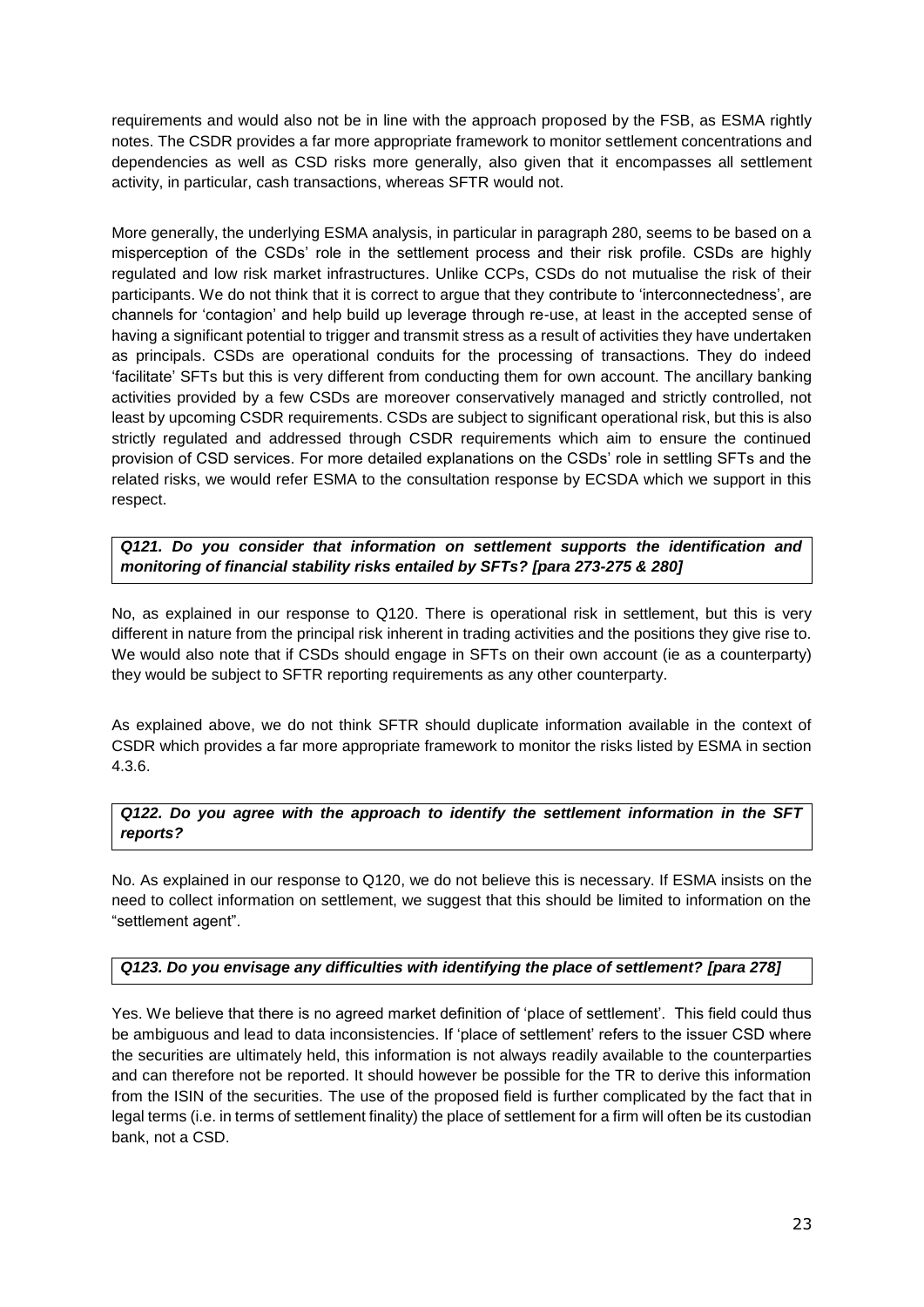We therefore suggest to limit the reporting of settlement related information to a new field called "settlement agent", as defined for instance in the EU Settlement Finality Directive. This information is available to firms. If this is supported by ESMA, it should be noted that the 'settlement agent' may be different for the counterparties and can therefore not be used to match reports.

*Q124. Are there any practical difficulties with identifying CSDs and indirect or direct participants as well as, if applicable, settlement internalisers in the SFT reports? Would this information be available by the reporting deadline? Please elaborate. [para 279-280]*

We understand that the proposed field 'CSD participant or indirect participant' (Field 15 in table 1 of the Annex I) aims at identifying the reporting firm's settlement agent. As mentioned, we would recommend to replace the proposed field by a field that directly asks for the 'settlement agent'. This can be a direct or an indirect CSD participant. The proposed field is confusing given that in many cases there will be a direct and an indirect CSD participant involved in the settlement chain and it might not be clear which entity should be reported.

As regards internalised settlement, in most cases, the reporting firm does not know if its settlement agent internalises settlement and accordingly we do not consider that this should be a reporting requirement under SFTR. Providing this information also does not seem necessary given extensive reporting requirements on internalised settlement which will be introduced by the CSDR. As mentioned above, we do not think that the SFTR should introduce new information flows throughout the settlement chain, with the sole aim of allowing counterparties to report information which can be and is easily obtained from entities further down the chain.

As regards information on "the extent to which different types of SFTs are settled domestically or abroad, or whether settlement takes place in an SSS or is internalised" (paragraph 278), we would again refer to the relevant CSDR reporting and record-keeping requirements which provide this information. We think the CSDR provides the appropriate framework to collect settlement related information and that the SFTR should not aim to duplicate these requirements.

# *Q125. Will this information be available by the reporting deadline? What are the costs of providing this information? [para 281]*

Yes, firms should be able to provide information on the underlying master agreement by the reporting deadline. However, there will be some considerable cost because trade data does not currently include the master agreement under which the trade was executed, because that can be assumed (different pairs of parties will have one repo agreement between them under which they are transacting their new business). The reporting of the applicable annexes and bespoke amendments would be particularly cumbersome to implement without adding any significant value for regulators; and a requirement to report applicable annexes and bespoke amendments would also go beyond corresponding EMIR requirements. We therefore believe that these fields should be removed from the reporting template.

*Q126. What other data elements are needed to achieve the required supervisory objectives? Please elaborate. [para 281]*

None. As pointed out in our response to Q125, we believe that the proposed fields are already too granular, given the anticipated limited benefits for supervisors.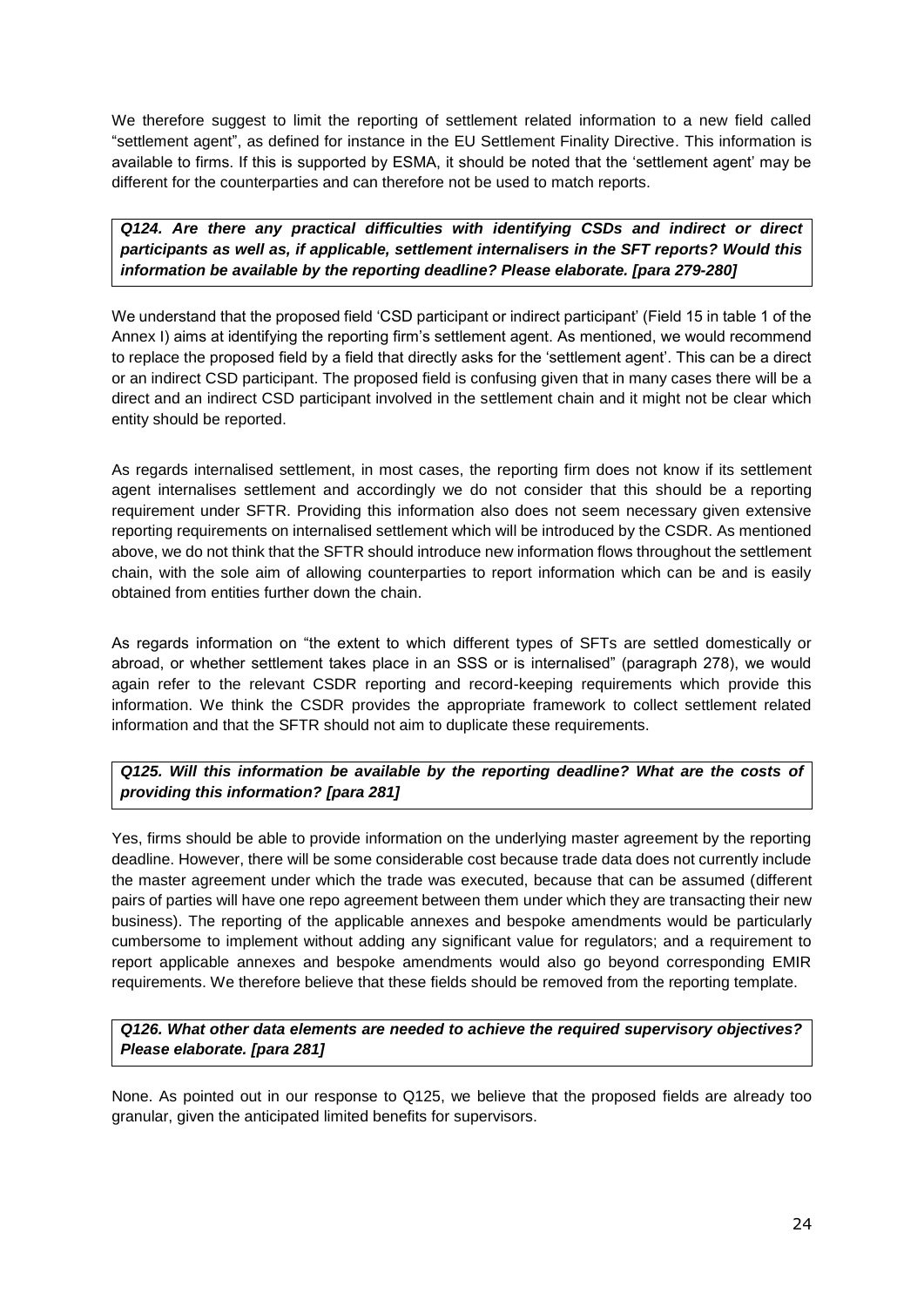# *Q127. Do you agree with the proposed categories of trading methods to be reported by SFT counterparties? [Para 282-283]*

We expect that participants will struggle to classify trading venues consistently. There is a significant degree of misunderstanding in the market about what constitutes an automatic trading system. To avoid poor quality reporting, the reporting firms should only be required to provide the MIC of the relevant trading venue and the TR should classify it.

Furthermore, for the sake of consistency with other EU laws and for supervisory purposes, it would be more appropriate to distinguish between repos executed on trading venues as defined by MiFID2/R and those executed outside such venues. This distinction would also avoid ambiguities and issues with the proposed definitions.

# *Q128. Are there any other methods of trading that are not covered? [Para 282-283]*

No.

# **5. Transparency and availability of data**

# **5.1 Operational standards for data collection**

*Q134. Do you foresee any potential issues with establishing a separate reconciliation process for collateral data? What data elements have to be included in the collateral reconciliation process? Alternatively, should collateral data be reconciled for each collateralised SFT individually? What would be the costs of each alternative? Please elaborate. [Para 293-295]*

No, we support the proposed approach to allow a separate reconciliation process for collateral data. We also agree with ESMA that in the case of collateral pools/ baskets this will have to be performed at portfolio level rather than on a trade by trade basis. However, we also note that the amount of required collateral data is substantial, and that full reconciliation of all these data items (on an individual trade level or at pool level) will be extremely onerous, hence we consider that requirements should only go beyond those in EMIR where there is a clearly justified case for such incremental imposition.

# **5.2 Public data**

*Q136. Would you be favourable of a more granular approach for public data than the one under EMIR? Would you be favourable of having public data as granular as suggested in the FSB November 2015 report? What are the potential costs and benefits of such granular information? Please elaborate. [para 302-307]*

It would be helpful if ESMA published a precise list of aggregated data to be published.

We believe that the content of the information to be made public by Trade Repositories (TR) should be very carefully considered in order to ensure that no commercially sensitive information is being made public. We very much welcome the Level 1 requirement which states that the "information published under Article 12(1) should not enable the identification of a party to any SFT". However, we are conscious that other types of data, such as the underlying securities for example, could also lead to sensitive information being made public. We therefore believe that the data that the TR will be required to make public should provide as little granularity as possible, as it is currently the case under EMIR.